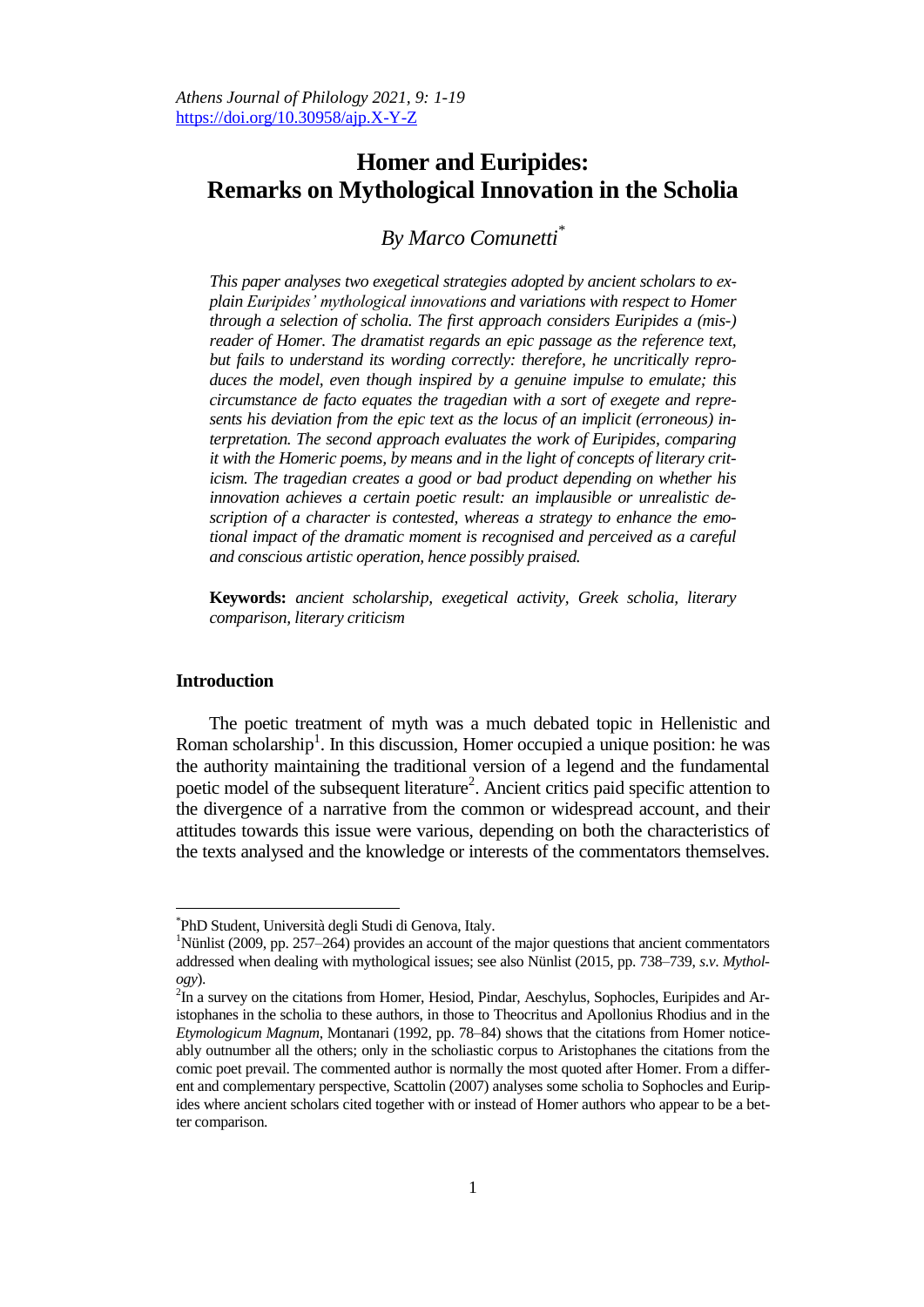$\overline{a}$ 

Ancient exegetes' assessments of Euripides' innovations<sup>3</sup> provide a rich and varied sample of such phenomenon: different approaches reflect numerous critical trends, which produced multiple results. For the sake of clarity these can be arranged in two categories, bearing in mind that well-defined demarcations are not always possible due to the nature of the scholia, our main source on the subject. On the one hand, there are neutral annotations which, e.g., indicate the mythological variants between Homer and Euripides as a simple matter of  $fact<sup>4</sup>$ , or attribute to the dramatist the use of a model different from the Homeric poems<sup>5</sup>. On the other hand, there are more articulate comments expressing or implying value judgments, which often blame but at times, on the contrary, defend or even appreciate the mythological alteration and thus the poetic invention introduced by Euripides, whose origin and reason they attempt to recognise. To the latter class belong two interpretative methodologies distinguished in terms of theoretical assumptions and explanatory objectives: the first one considers the tragedian a (mis-) reader and exegete of Homer; the second one evaluates his work by means and in the light of concepts of literary criticism. This paper aims to examine these two exegetical strategies in order to shed light on a specific aspect of how poetic works were read and studied in Hellenistic and Roman epoch; the focus is on the reasons and the interpretative perspectives of the ancient commentators.

The practice of textual comparison should be considered the result of a complex operation, which provides a trace of the breadth and variety of the objectives of Hellenistic and Roman scholarship. Quotations from the works of different authors show that ancient scholars used to consult many sources while commenting on a text, thus broadening their cultural and exegetical horizons: comparing different literary products, indeed, contributes to understanding multiple features of a text and to revealing its relationship to tradition and/or the effects of its reception on subsequent literature. So, this article concentrates on textual comparison as a critical and interpretative tool adopted in ancient scholarship to comment on a text along with the search for poetic models<sup>6</sup>.

 $3$ For an overview of the characteristics and use of myth in Euripides see Wright (2017). On the relationship of Euripides with epic sources and models see in particular Davidson (2020).

<sup>&</sup>lt;sup>4</sup>E.g., *Sch.* Eur. *Ph.* 12: καλοῦσι δ' Ἰοκάστην με: ἀσφαλίζεται τὴν ὀνομασίαν τῆς ἡρωίνης, ἐπεὶ οἱ παλαιότεροι Επικάστην <αύτην> καλούσι. και Όμηρος "μητέρα τ' Οιδιπόδαο ίδον, καλήν Eπικάστην" (Od. 11, 271). "They call me Jocasta: he (sc. Euripides) certifies the name of the heroine, because the more ancient (*sc*. authors) call her Epicasta. And Homer as well: "and I (*sc*. Odysseus) saw the mother of Oedipus, the beautiful Epicasta"".

<sup>&</sup>lt;sup>5</sup>Ε.g., *Sch.* Eur. *Tr.* 822: Λαομεδόντιε παῖ: τὸν Γανυμήδην καθ' Όμηρον (*Il.* 5, 265; 20, 231) Τρωὸς ὄντα παῖδα Λαομέδοντος νῦν εἴπεν ἀκολουθήσας τῷ τὴν μικρὰν Ἰλιάδα πεποιηκότι (...) φησί δὲ νὕησο (fr. 29 Bernabé = 6 Davies = 6 West) (…). "Son of Laomedon: he (*sc*. Euripides) called in this passage Ganymede son of Laomedon, although according to Homer he was son of Tros, following the one who composed the *Little Iliad* (...) He says so (…)".

<sup>6</sup>The study of literary citations, textual comparison, and intertextuality in ancient scholarship has developed considerably in recent decades: see Calvani Mariotti (1987), Grisolia (1992), Montanari (1992), Montanari (1995), Turra (2006, pp. 151–152), Scattolin (2007), Perrone (2010), Braswell (2012), Phillips (2013), Montanari (2016), Phillips (2016, pp. 167–210), Vergados (2017), Cannatà Fera (2018, pp. 252–253), Gennari Santori (2018), Pagani (2018), Comunetti (2020), Montanari (2020), Vergados (2020, pp. 289–316), Gennari Santori (2021a, 2021b), Montanari (2021a, 2021b).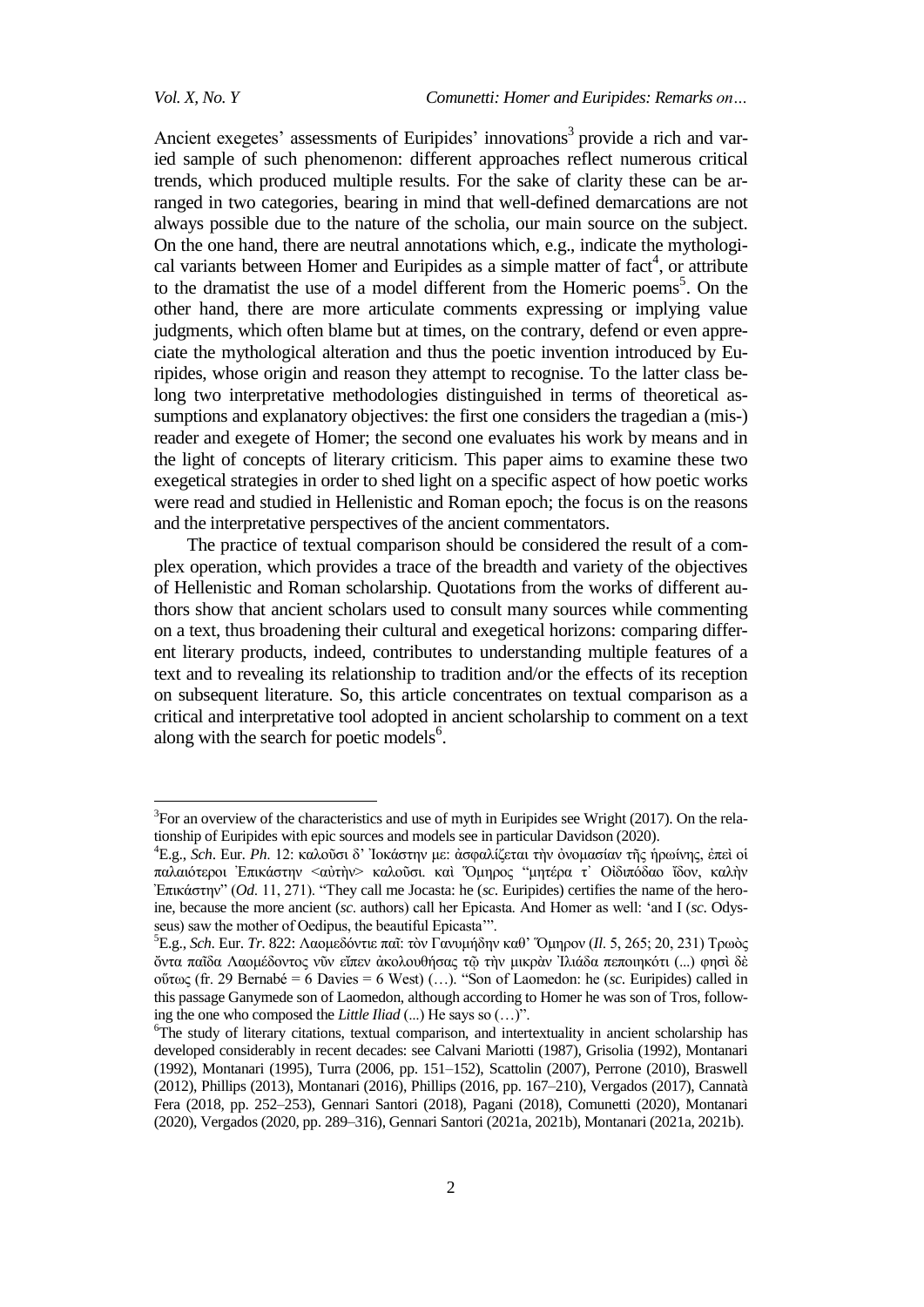$\overline{\phantom{a}}$ 

This investigation is conducted on four scholia from Euripides" corpus - the richest among the surviving scholiastic collections of the tragedians<sup>7</sup> - which exemplify the critical approaches under examination: three of them are relative to the Hecuba and one to the *Rhesus*<sup>8</sup>; the inclusion of two scholia from the *Iliad* and one from the *Odyssey* to relevant passages cited as reference or comparison texts within the tragic annotations enriches and broadens the research. It is worth remembering that the scholia are the result of the compilation of material drawn from various sources, which preserve the work of Hellenistic and Roman scholars in a fragmentary and scattered condition. In these annotations, the expressions introducing citations and/or establishing comparison between authors are varied but often stereotyped, and their choice does not seem to comply with a codified scheme; moreover, they are concise and condensed even when inform on the purpose of the citations<sup>9</sup>. The scholia does not explicitly state the method and literary notions adopted by ancient scholars, because they collect material which ultimately goes back to commentaries on single texts and not to theoretical treaties: therefore, concepts and abstract principles must be deduced from their actual application $10$ .

 $<sup>7</sup>$ An overview of the scholiastic corpus to Euripides, with indication of the main studies on it and its</sup> editions, is provided by Dickey (2007, pp. 31–44, 2015, pp. 505–508); for further bibliography and an accurate catalogue describing the witnesses that transmit the scholia and scholarly material to Euripides see also Mastronarde (2010-in progress).

<sup>8</sup>The *Rhesus* has been transmitted as part of the "Euripidean Selection", a reportoire of ten plays also comprising *Hecuba*, *Orestes*, *Phoenissae, Hippolytus*, *Medea*, *Alcestis*, *Andromache*, *Troades* and *Bacchae*, all equipped with scholia except the last one, but it is generally assumed to be the work of a poet of the 4th c. BCE. *Rhesus*" *hyp.* B shows that the question of its attribution had already been raised in antiquity; this is, however, the only surviving evidence of a debate on the issue in ancient times. The scholia lean *e silentio* towards the attribution of the play to Euripides, revealing no doubts about its authenticity. They actually seem to indicate that scholars such as Crates of Mallus (*Sch.* 5; 528a<sup>1</sup>), Dyonisodorus (*Sch.* 508), and Parmeniscus (*Sch.* 528a<sup>1</sup>) read the same *Rhesus* that we have and knew it as Euripidean; see Merro (2008, p. 218). Besides, ancient scholarship on *Rhesus* shows a patent affinity in content and methodology with the scholarship on Euripides" other tragedies, following the same path during the Hellenistic and at least the beginning of the Imperial era; see Merro (2008, pp. 9–61, esp. 17 ff), Fries (2014, pp. 22–55). It should be noted, in any case, that for the purposes of this research it is not relevant whether the commentator of the scholion to the *Rhesus* here examined considered this tragedy to be Euripidean or not; this would have no effect on the reasoning in the investigation, which revolves around the ideas and methods of ancient exegetes.

 $\sqrt[5]{9}$ Tosi (1988, pp. 59–86) emphasises the importance of recognising the link between the cited and commented texts, in order to understand reason, meaning and purpose of the citations; Tosi (2013) analyses some examples where this operation is complicated by a possible corruption in the connection between the *interpretamentum* and the commented text, or by the ambiguous explanation provided by ancient scholars on controversial passages. For an analysis of the citations by Hellenistic and Roman scholars and an attempt to classify them see Montanari (2016, esp. pp. 73–74). In particular on poetic citations in tragic scholia, within contexts and for purposes of literary criticism, see Grisolia (1992).

<sup>&</sup>lt;sup>10</sup>For an overview of the most important features of the scholia see Wilson (2007, esp. pp. 50–68). On the main stylistic and formal conventions and some recurrent topics in this kind of material see Nünlist (2009, pp. 8–14). For a definition of 'scholion' and 'scholiastic corpora', a history of the arrangement and development of such collections, as well as a critical discussion of the modern debate on this issue see Montana (2011), with bibliography.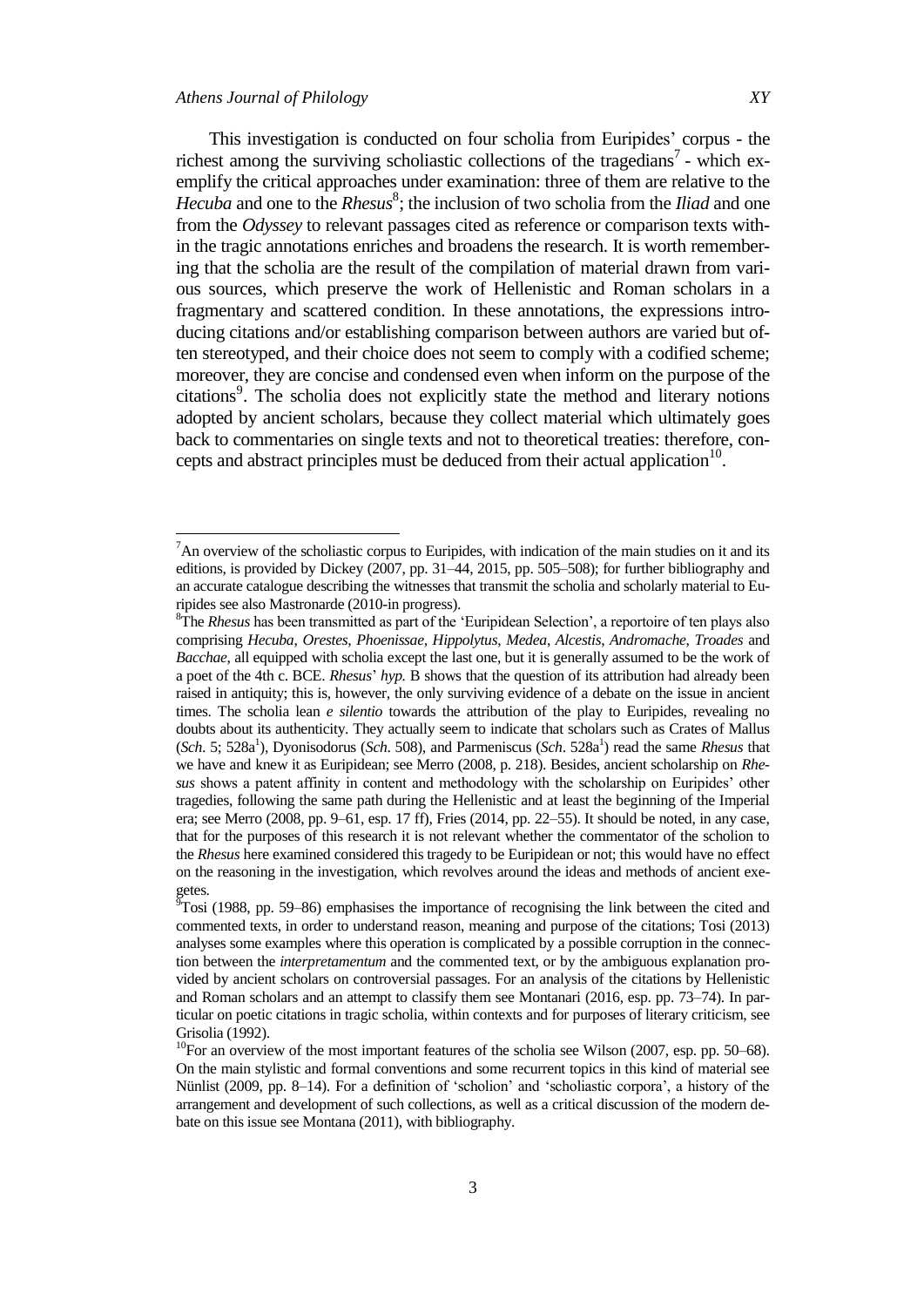## **The Murder of Agamemnon with an Axe**

In the exodus of the *Hecuba*, Polymestor predicts that Clytemnestra will kill Agamemnon with an  $axe^{11}$ .

Eur. *Hec*. 1277, 1279 Battezzato κτενεῖ νιν (sc. τὴν Κασσάνδραν) ἡ τοῦδο ἄλοχος, οἰκουρὸς πικρά (sc. ἡ Κλυταιμνήστρα). καύτόν γε τοῦτον (sc. τὸν Ἀγαμέμνονα), πέλεκυν ἐξάρασ' ἄνω. The wife of this one, ferocious sentinel of the house (*sc*. Clytemnestra), will kill her (*sc*. Cassandra). And this man himself (*sc*. Agamemnon), raising up an axe.

A scholion argues that the νεώτεροι ("the younger / post-Homeric authors"), among whom Euripides is obviously included, added the detail of the weapon because of a misreading of the verse in the *Odyssey* which states that Aegisthus ambushed Agamemnon at a banquet and slew him as an ox at a manger. According to the *interpretamentum*, the comparison means that the Atreides was murdered when he should have been resting after his labours, an implicit allusion to the exploits of the war and the return from Troy, but later authors did not understand the symbolic meaning of the image and represented it as real with the addition of the axe. Hence, from this persepctive, the younger authors have uncritically reproduced the model, even though inspired by a genuine impulse to emulate, distancing themselves from it due to incorrect exegesis, which might be otherwise defined as the consequence of a too literal interpretation $^{12}$ .

*Sch.* Eur. *Hec.* 1279 Schwartz<sup>13</sup>

 $\ddot{\phantom{a}}$ 

οί νεώτεροι μὴ νοήσαντες τὸ παρ' Ὁμήρῳ "δειπνίσσας, ὥς τίς τε κατέκτανε βοῦν ἐπὶ  $\phi$ άτνη" (*Od.* 4, 535 = 11, 411) άντι τοῦ· ὃν ἔδει μετὰ τοὺς πόνους ἀπολαύσεως τυχεῖν, τοῦτον ὡς βοῦν ἀπέκτεινεν ἡ Κλυταιμνήστρα, προσέθηκαν ὅτι καὶ πελέκει

<sup>&</sup>lt;sup>11</sup>The detail of the axe recurs in both Eur. *El.* 160, 279, 1160 and *Tr.* 361–362.

<sup>12</sup>Aristarchus often regarded the *Iliad* and the *Odyssey* as a reservoir of information and a source of inspiration for later authors, who could also develop stories and details starting from the epic text (e.g., *Sch. Ariston. Il. 9, 575a<sup>1</sup>; <i>Sch. Ariston. Il. 24, 527–528a; Sch. Ariston. Il. 24, 735a*). The scholar of Samothrace also detected examples of wrong interpretations or pseudoliteral reworkings of Homer: e.g., *Sch. Il. Ariston.* 22, 351b: ούδ' εἴ κέν σ' αὐτὸν <χρυσῷ ἐρύσασθαι ἀνώγοι>: ὅτι ύπερβολικῶς λέγει. ὁ δὲ Αίσχύλος ἐπ᾽ ἀληθείας ἀντίσταθμον χρυσὸν πεποίηκε πρὸς τὸ Έκτορος ζῶκα ἐλ Φξπμίλ (*TrGF* 3: 364–370); "Not even if [Priam, son of Dardanus] should command to pay your weight in gold: (*sc*. there is the critical sign) because he (*sc*. Homer) is using hyperbole. Aeschylus, on the other hand, actually represented a golden ransom in compensation for Hector"s corpse in the *Phrygians*"; cf. *Sch. Ariston. Il. 8, 70a; Sch. Ariston. Il. 22, 210a*<sup>1</sup>. On the relationship between Homer and the λεώηεξνη in the use of myth according to the perspective of Aristarchus see Schironi (2018, pp. 661–686), with bibliography. The notion that a misinterpretation of the Homeric text resulted in a specific detail of a later work is widely attested in the exegetical scholia to the *Iliad*: e.g., *Sch. Il. ex.* 4, 59b: πρεσβυτάτην (*sc. Ήρην*): τιμιωτάτην νῦν. πλανηθεῖς δὲ ἐντεῦθεν Ἡζίνδνο λεώηεξόλ θεζη ηὸλ Γία (cf. *Th*. 454–457); "The eldest/most honoured (*sc*. Hera): in this passage (it means) the most honoured. Hesiod, misled by this passage, says that Zeus is younger"; cf. *Sch*. *ex*. *Il*. 5, 880; *Sch*. *ex*. *Il*. 18, 38.

 $13$ On this scholion see Roemer (1906, pp. 32–34), Elsperger (1907–1910, pp. 125–126), Nünlist (2009, p. 259).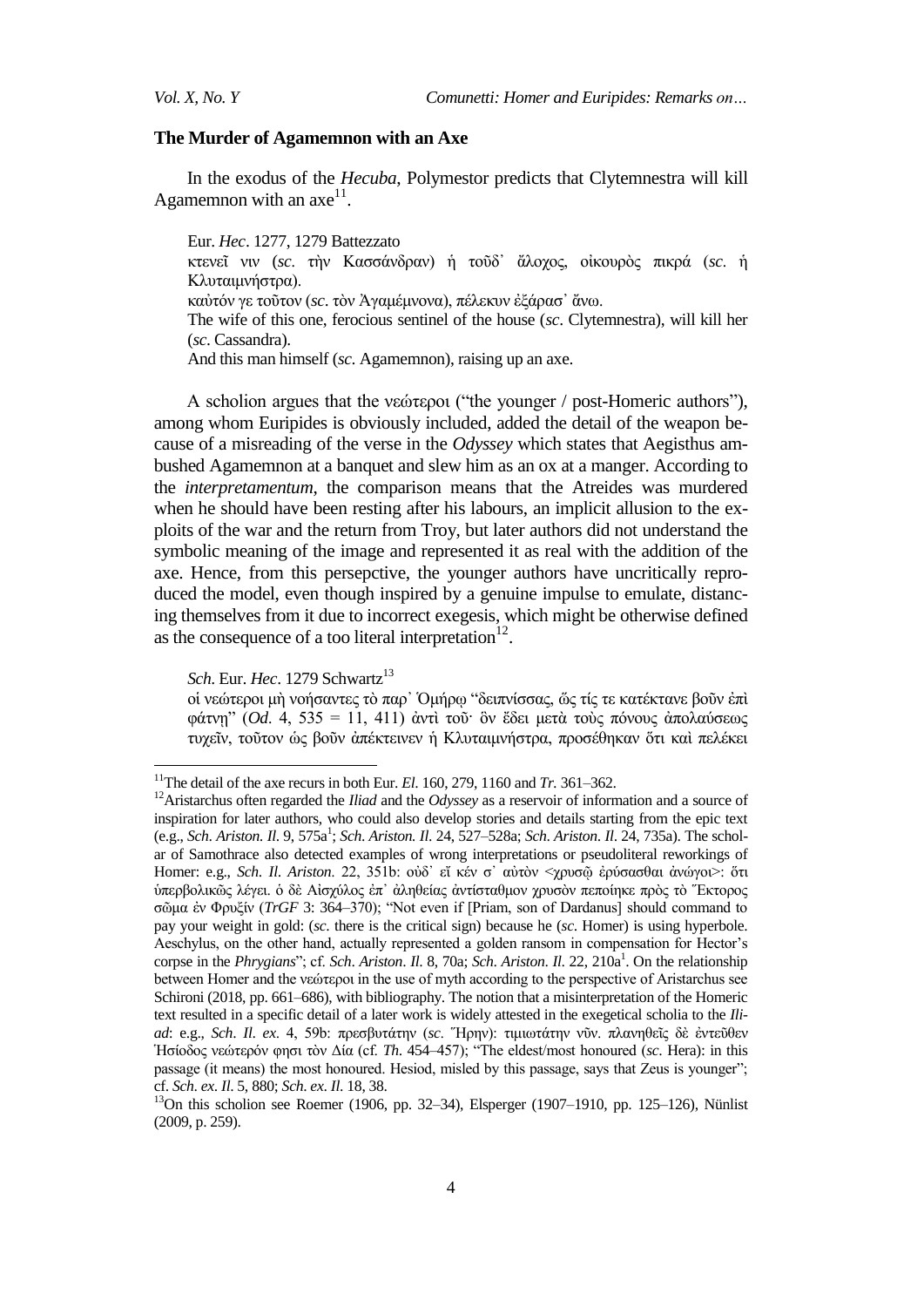$\overline{a}$ 

άνηρέθη. διὸ σημειωτέον ἐνταῦθα τὸ "καὐτὸν τοῦτον πέλεκυν ἐξάρασ' ἄνω" (Eur. *Hec*. 1279) : - MAB

Not understanding that the verse in Homer: "after inviting him to a banquet, as one kills an ox at the manger" is instead of: "Clytemnestra slew as an ox this man who was to get pleasure after his labours", the younger authors added that he was killed with an axe. Therefore, it is necessary here to mark with a critical sign the verse: "and this man himself, raising up an axe".

The murder of Agamemnon is mentioned several times in the *Odyssey*, with a fluidity of conception and elaboration that is justified in the light of the different contexts and perspectives $14$ . The relevant verse recurs two times within the poem: in the section dedicated to the account of Menelaus' shipwreck in Egypt, when Proteus narrates Agamemnon"s return from Ilium, his emotion at the arrival in homeland and the execution of the ambush by Aegisthus and twenty henchmen (4,  $512-537$ <sup>15</sup>; and in the dialogue between Atreides' ghost and Odysseus in the *Nekyia*, when the dead hero recounts the violent massacre carried out against him and his companions by Aegisthus with Clytemnestra"s complicity and support (11,  $404-434$ <sup>16</sup>. The woman, cunning and terrible, here meditates on the death of the husband and kills Cassandra with her own hand brandishing a sword (11, 424: φασγάνω).

The Homeric δειπνίσσας ("after inviting him to a banquet") is referred to Aegisthus, whereas the scholion makes Clytemnestra the subject of the homicide; this discrepancy can be explained by taking into account various factors. First of all, the degree of participation of the woman in the murder is variable already in the epic poem: she is from time to time either absent, or an accomplice, or a conspirator and responsible for the crime; the idea that she was the architect of the deceit and actual perpetrator of the assassination was afterwards fortunate, as the paradigmatic example of Aeschylus' Oresteia demonstrates<sup>17</sup>. Secondly, the expression σὺν οὐλομένῃ ἀλόχω ("with my accursed wife") in *Od*. 11, 410 might have influenced the ancient commentator: Aegisthus is the nominative in the phrase, but Clytemnestra plays an active role in the action as well. Thirdly, Euripides ascribes the murder to the woman: it is, therefore, not illogical to suppose that the ancient exegete cited the Homeric verse making Clytemnestra its subject under the influence of the tragic text.

<sup>14</sup> *Od*. 1, 28–43; 3, 193–198, 232–235, 253–312; 4, 90–92, 512–537; 11, 404–434, 439, 452–453; 24, 95–97, 191–202.

<sup>&</sup>lt;sup>15</sup> *Sch. Od.* 4, 535 e2 grasps Agamemnon's desire for rest after his labours, and therefore states that the image of the ox at the manger must be read figuratively; see Pontani (2010, p. 330) *app. ad loc*. From another perspective, *Sch*. *Porph.? Od*. 535e2 aims to justify the behaviour of the hero and to remove any doubt about his possible weakness for not realising the trap: the reference to the banquet does not mean that he was drunk, and the comparison with the ox does not designate him as an arrogant but a brave man. On the link between these annotations and the tragic scholion see Pontani (2005, p. 101).

 $^{16}$ On these two passages see respectively West (1981, pp. 359–361) and Heubeck (1983, pp. 291– 293).

 $17$ On the characterisation of Clytemnestra and the change of her role in the murder of Agamemnon from the *Odyssey* to Aeschylus" *Oresteia* - also with a comparison with Pindar - see Montanari (2018).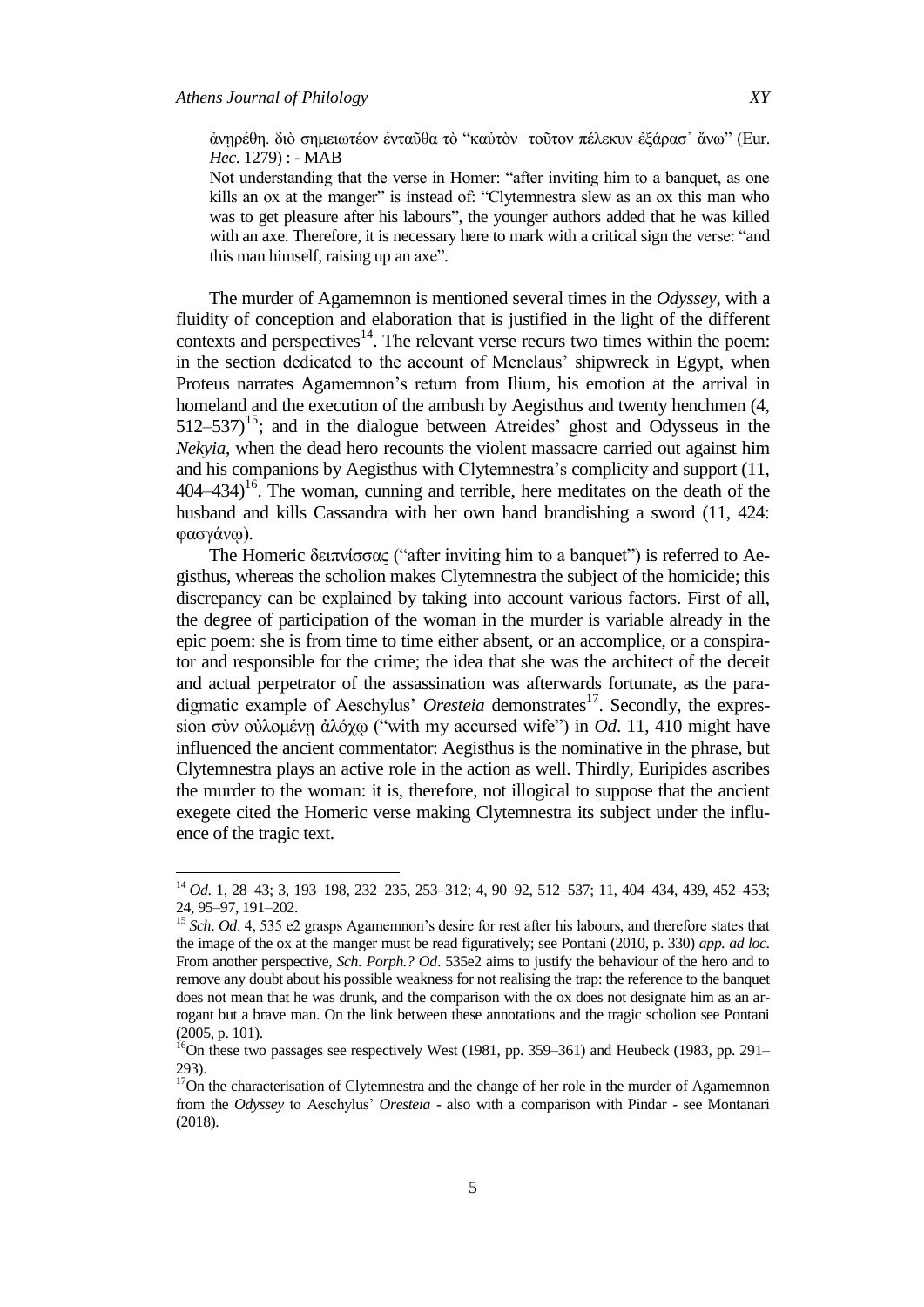$\overline{a}$ 

*Vol. X, No. Y Comunetti: Homer and Euripides: Remarks on…*

*Sch*. *Od*. 11, 410 observes that Homer does not mention the use of specific items in the execution of the murder - which appear in subsequent literature namely a clothing that serves to entrap the victim $18$  and precisely the axe: having the text of the *Odyssey* as its focus, it records the characteristics of the epic description by subtracting the innovations added by later poets. This neutral remark counters the reasoning of the tragic scholion, which considers the expansion of the traditional representation as the result of an erroneous exegesis<sup>19</sup>.

*Sch*. *Od*. 11, 410 Dindorf

σύν ούλομένη άλόχω] ὅτι τῆ ἐπιβουλῆ κἀκείνη συνέγνω. τὸν γὰρ χιτῶνα καὶ τὸν πέλεκυν Όμηρος ούκ οἶδεν. Q

With my accursed wife] because she too is complicit in the conspiracy. Homer does not know the clothing and the axe.

## **Hecuba Spares Odysseus' Life**

In the first episode of the *Hecuba*, the protagonist begs Odysseus to spare the life of her daughter Polyxena, who has been chosen as a victim to be sacrificed on Achilles" tomb. The woman tries to persuade the Greek commander by recalling an episode of the final stages of the war when she saved him. Odysseus had entered Ilium in disguise as a beggar and disfigured by wounds that should have made him unidentifiable; nevertheless he was recognised by Helen, who denounced his identity to Hecuba: the queen accepted Odysseus' supplication and let him leave the city unharmed.

Eur. *Hec*. 239–241 Battezzato οἶσθ' ήνίκ' ἦλθες Ἰλίου κατάσκοπος δυσγλαινία τ' ἄμορφος ὀμμάτων τ' ἄπο φόνου σταλαγμοί σην κατέσταζον γένυν;

<sup>&</sup>lt;sup>18</sup> See, e.g., Aeschylus: Ag. 1382-1383: ἄπειρον ἀμφίβληστρον, ὥσπερ ἰχθύων / (...), πλοῦτον εἵματος κακόν, *passim*; *Ch.* 997–1000: τί νιν προσείπω, κἂν τύχω μάλ<sup>·</sup> εὐστομῶν; / ἄγρευμα θηρός, ἢ νεκροῦ ποδένδυτον / δροίτης κατασκήνωμα; δίκτυον μὲν οὖν, / ἄρκυν τ᾽ ἂν εἴποις καὶ ποδιστῆρας πέπλους, *passim*; and Euripides: *El.* 154–155: δολίοις βρόγων / ἕρκεσιν, *Or.* 25: ἀπείρω (...) ύφάσματι.

<sup>19</sup>*Sch*. Soph. *El*. 442–446, commenting on the horrible mutilation which Clytemnestra carried out on Agamemnon"s corpse, states that each author is free to shape the components of the myth as he wishes, provided that he preserves the essential core of the narrative and creates a text which is coherent from a literary point of view; the innovation from the Homeric model prompts here the critic to emphasise the concept of poetic licence: (...) οὐ δεῖ δὲ διαφωνίαν δοκεῖν εἶναι πρὸς τὸν Ὅμηρον επεί φησιν ἐκεῖνος· "δειπνίσσας, ὥς τίς τε κατέκτανε βοῦν ἐπὶ φάτνῃ" (*Od.* 4, 535 = 11, 411). ἤρκει γὰρ τὰ ὅλα συμφωνεῖν τῶ πράγματι· τὰ γὰρ κατὰ μέρος ἐξουσίαν ἔγει ἕκαστος ὡς βούλεται πραγματεύσασθαι, εί μὴ τὸ πᾶν βλάπτη τῆς ὑποθέσεως. "(...) One should not think that there is divergence from Homer because he says: "after inviting him to a banquet, as one kills an ox at the manger'. For it was enough if the events in their entirety agree with the matter; as for the details, each (*sc*. poet) has the licence to treat them as he likes, provided he does not do damage to the story at large". Cf. *Sch.* Pind. *O.* 4, 31b<sup>2</sup>: (...) δοκεῖ γὰρ παρ' ἱστορίαν λέγειν· (...) ἀλλ' ἔξεστι πλάττειν ηνῖο πνηεηαῖο ἃ βνύινληαη. "(...) he (*sc*. Pindar) seems to contradict traditional myth (...) But poets are allowed to invent whatever they like".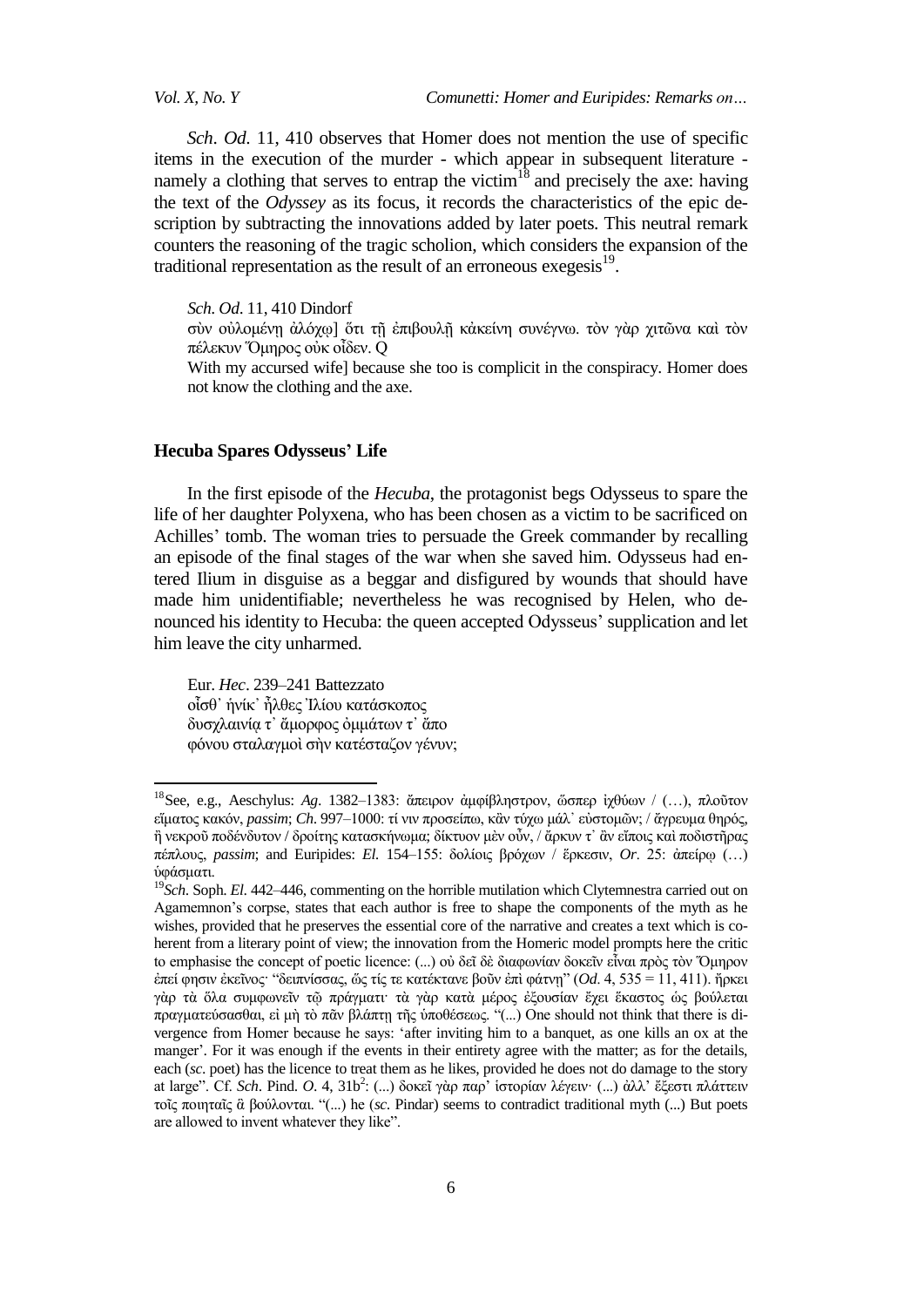Do you know when you came to spy on Ilium, disfigured in your appearance by rags, and from your eyes drops of blood dripped down your cheek?

Helen retrospectively narrates this exploit at the royal palace in Sparta in *Od*.  $4, 240-264^{20}$ . In this account Odysseus also wears rags, pretends to be wounded and is recognised by the woman, but she does not betray him, hoping for the victory of the Acheans: the hero easily carries out a massacre of Trojans and returns to the ships; Hecuba remains unaware of the raid and is not even mentioned<sup>21</sup>. The centrality of Helen in the story is supposed to be a creation of the poet of the *Odyssey*: this episode is useful both to celebrate Odysseus' typical abilities and, above all, to clarify from the point of view of the woman that she regretted the adultery before the sack of Ilium. Euripides introduced the novelty that Hecuba had once spared the enemy so that she can in turn ask the Greek commander to save Polyx- $\text{ena}^{22}$ .

A scholion criticises this invention as implausible, and not corresponding to the Homeric version or conceived in his manner. The dramatist reworks a traditional episode, of which Homer is implicitly identified as the authoritative guarantor, producing something unconvincing: Hecuba would have had no reason to remain silent if she had seen an enemy wandering in the Trojan camp, while Helen did so appropriately. The statement within the scholion "she regretted the folly sent by Aphrodites" indicates that Helen repented her behaviour and planned to return to the Greeks; this sentence echoes a line from the account of the heroine in the *Odyssey*, which further reveals the comparative nature of the commentary.

*Sch.* Eur. *Hec.* 241 Schwartz<sup>23</sup>

άπίθανον τὸ πλάσμα καὶ οὐχ Ὁμηρικόν· οὐ γὰρ ἂν ἐσίγησεν Ἐκάβη πολέμιον θεασαμένη κατοπτεύοντα τὰ κατὰ τοὺς Τρῶας πράγματα. ἡ δὲ Ελένη εἰκότως· ἄτην γὰρ μετέστενεν Ἀφροδίτης (cf. *Od.* 4, 261–262)<sup>24</sup> : – M

This invention is unconvincing and not Homeric<sup>25</sup>: for Hecuba would not have kept silent if she had seen an enemy spying upon Trojans" affairs. Helen, instead, (*sc*. did so) reasonably: for she regretted the folly sent by Aphrodites.

 $\overline{a}$ 

 $^{20}$ On this passage see West (1981, pp. 340–343).

<sup>21</sup>Odysseus" incursion into Ilium figured in the *Little Iliad*. Procl. *Chrest*. 206 (cf. Apollod. *Epit*. 5, 13) ( $= Arg. 1$  Bernabé  $=$  Davies, pp. 52-53  $= Arg.$  West) placed it between the construction of the wooden horse and the theft of the Palladion. In the *Little Iliad*, Odysseus disfigured himself (Procl. *l.c.*) or was wounded by Thoas at his own request (*Sch.* Lycophr. 780 = fr. 7 Bernabé = 8 Davies = 8 West); see also fr. 6 Bernabé = 7 Davies incert. loc. intra Ep. Cycl. = 9 West; fr. 10 West. The episode is evoked, as an anachronistic prolepsis, also in [Eur.] *Rh*. 498–507, 710–719. This version is similar to the Homeric one, from which it differs only on few points: it eliminates the egocentric perspective of Helen"s account; it omits the meeting between Helen and Odysseus, probably as irrelevant; it does not refer to any wounding on the part of the hero, whereas elaborates on his disguise as a beggar; it insists on the idea that Odysseus presents himself to the enemies as a traitor who is at loggerheads with the Atreides; see Fries (2014, pp. 307–311, 385–389).

<sup>22</sup>See Matthiessen (2008, pp. 286–287), Battezzato (2018, p. 109), who also notes that Eur. *Hec*. 240 is "an adaptation of *Od*. 4.245, where Odysseus ... wears σπεῖρα κάκ'(α)".

<sup>&</sup>lt;sup>24</sup>On this scholion see Roemer (1906, p. 71), Elsperger (1907–1910, p. 48), Papadopoulou (1998, pp. 213–214, 1999, pp. 207–209), Nünlist (2009, p. 260, n. 11).

<sup>&</sup>lt;sup>4</sup>Od. 4, 261–262: (…) ἄτην δὲ μετέστενον, ἣν Ἀφροδίτη / δῶχ᾽ (…).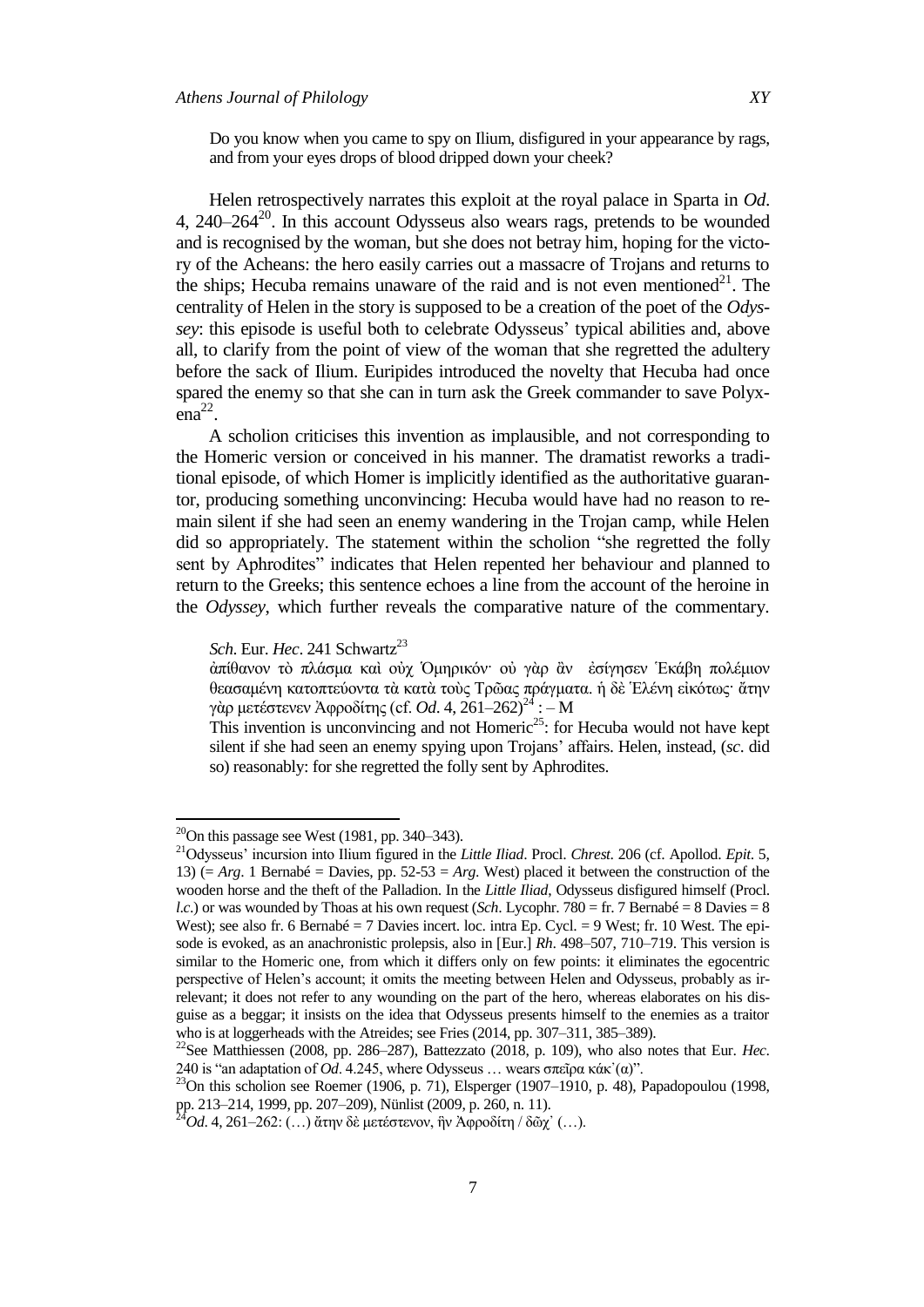*Vol. X, No. Y Comunetti: Homer and Euripides: Remarks on…*

The notion of verisimilitude is associated to a component in the construction of the plot and to a demand for consistency in the behaviour of the characters, with respect to the features with which they are portrayed: this is a matter of internal credibility, i.e., a request for textual coherence. This recalls Aristotle"s notions of literary work: the poetic mimesis represents what could and would happen either probably or necessarly<sup>26</sup>; as regards the characters in particular, these must be appropriate and consistent: in drawing them, as in the arrangement of the incidents, it should always be sought what is inevitable or probable, so as to make it inevitable or probable that such and such a person should say or do such and such a thing<sup>27</sup>.

#### **Dolon's Camouflage and Four-footed Walk**

In *Il*. 10 Dolon, preparing to carry out a night raid on the Achaean camp, equips himself with a bow and a spear, and wears a grey wolf skin and a marten cap.

*Il*. 10, 333–336 West

**.** 

αύτίκα δ' άμφ' ὤμοισιν έβάλλετο καμπύλα τόξα,

έσσατο δ' έκτοσθεν ρινόν πολιοΐο λύκοιο,

κρατί δ' έπι κτιδέην κυνέην, έλε δ' όξυν άκοντα.

βῆ δ᾽ ἰέναι προτὶ νῆας ἀπὸ στρατοῦ·  $(...)^{28}.$ 

He immediately threw a curved bow around his shoulders, and there over clothed himself in the skin of a grey wolf, and on his head he set a cap of marten skin, and grasped a sharp javelin. He set out to go toward the ships from the camp.

<sup>&</sup>lt;sup>25</sup>In the scholiastic corpus to Euripides the noun πλάσμα recurs in *Sch*. Eur. *An*. 734 to defend the tragedian against the charge of including in his work an anachronistic reference to a historical event of his own time: ἣ πρὸ τοῦ μὲν ἦν φίλη: ἔνιοί φασιν <τὸν ποιητὴν> παρὰ τοὺς χρόνους αἰνίττεσθαι τὰ Πελοποννησιακά. οὐκ ἀναγκαῖον δὲ κατασυκοφαντεῖν τὸν Εὐριπίδην, ἀλλὰ φάσκειν πλάσματι  $\kappa$ εχρῆσθαι. "[A city] which was previously friendly: some claim that the poet anachronistically alludes to the Peloponnesian war. However, it is unnecessary to criticise Euripides captiously, but rather to say that he has made use of a fiction". On the meaning of πλάσμα in tragic scholia see Papadopoulou (1999).

<sup>&</sup>lt;sup>26</sup>Arist. *Poet*. 1451a 36–38 (cf. b 8–10) (with Gallavotti 1974, pp. 144-145): (...) οὐ τὸ τὰ γενόμενα λέγειν, τοῦτο ποιητοῦ ἔργον ἐστίν, ἀλλ᾽ οἶα ἂν γένοιτο καὶ τὰ δυνατὰ κατὰ τὸ εἰκὸς ἢ τὸ ἀναγκαῖον. Cf. Arist. *Poet*. 1460a 26–27, 1461b 11–12, which state that what is convincing though impossible should be preferred to what is possible and unconvincing. See Nünlist (2015, pp. 742–743 *s*.*v*. *Plausibility (or Probability)*).

<sup>&</sup>lt;sup>27</sup> Arist. *Poet*. 1454a 33-36: χρὴ δὲ καὶ ἐν τοῖς ἤθεσιν ὁμοίως, ὥσπερ καὶ ἐν τῇ τῶν πραγμάτων συστάσει, ἀεὶ ζητεῖν ἢ τὸ ἀναγκαῖον ἢ τὸ εἰκός, ὥστε τὸν τοιοῦτον τὰ τοιαῦτα λέγειν ἢ πράττειν ἢ άναγκαΐον ή είκός, και τοῦτο μετα τοῦτο γίνεσθαι ή αναγκαΐον ή εικός. Cf. Arist. *Poet*. 1454a 26-28 (with Gallavotti 1974, pp. 153–154). See Nünlist (2015, p. 712 *s*.*v*. *Appropriateness (or Propriety)*, pp. 716–717 *s*.*v*. *Characterisation*, pp. 721–722 *s*.*v*. *Consistency*).

 $28$ See also *Il.* 10, 458–459. Hainsworth (1993, p. 188) defines this episode "a truncated arming and departure scene". In the arming scenes of the *Iliad* the standard order of the weapons is: 1) greaves, 2) corslet, 3) sword, 4) shield, 5) helmet, 6) spear; see Kirk (1985, pp. 313–314). Dolon takes no greaves, neither corslet, nor sword or shield.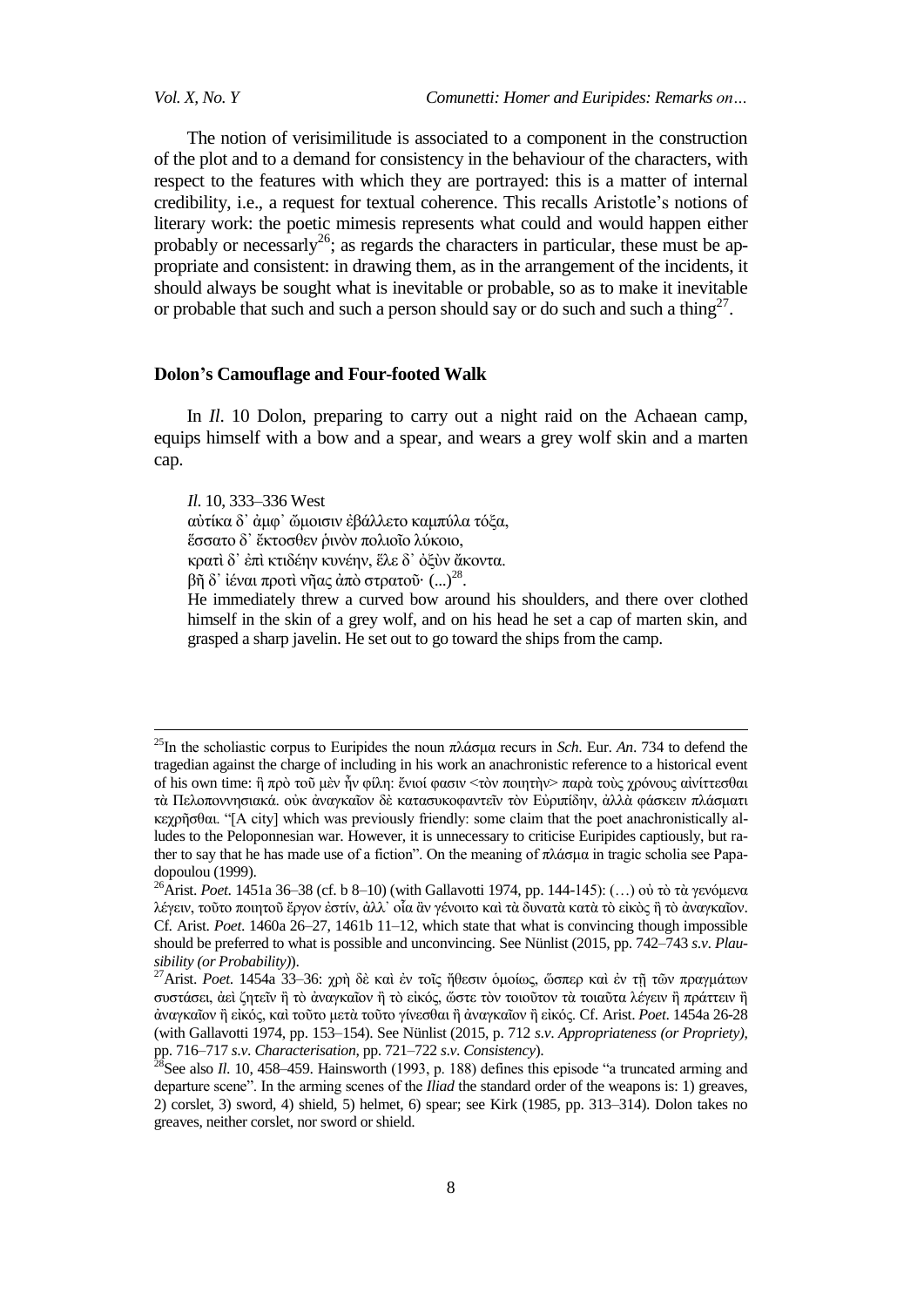# *Athens Journal of Philology XY*

The author of the *Rhesus* describes Dolon wearing a wolf skin and a helmet made from its skull: going beyond the epic model, he images that the hero will move on all fours and imitate the gait of the animal<sup>29</sup>.

[Eur.] *Rh*. 208-215 Fries λύκειον άμφι νῶτ' ἐνάψομαι δοράν καὶ χάσμα θηρὸς ἀμφ' ἐμῷ θήσω κάρα, βάσιν τε γερσί προσθίαν καθαρμόσας καὶ κῶλα κώλοις τετράπουν μιμήσομαι λύκου κέλευθον πολεμίοις δυσεύρετον, τάφροις πελάζων και νεῶν προβλήμασιν. δταν δ' έρημον χώρον έμβαίνω ποδί, δίβαμος εἶμι· τῆδε σύγκειται δόλος.

I will fasten a wolf-skin on my back, and put the gaping jaws of the beast on my head, then fitting its anterior feet to my hands and its posterior feet to my legs I will go on all fours in imitation of a wolf"s gait difficult for the enemies to find, as I approach the moat and the shelters of the ships. When I reach deserted place, I will walk on two legs: the deceit is established in this way.

A scholion finds it incredible that Dolon moves on his hands and feet like a wolf, and adds that Homer represents the hero clothed in the skin of the animal not because he walks on all fours or to suggest such a gesture - indeed crawling on all fours is not mentioned in the *Iliad*. The terms of the relationship between the epic and tragic texts are not made explicit, but this association implies either a generic comparison or a derivation of the latter from the former.

*Sch.* [Eur.] *Rh.* 210 Merro<sup>30</sup>

 $\overline{\phantom{a}}$ 

βάσιν τε χερσί: ἀπίθανον τετραποδίζειν αὐτὸν ὡς τοὺς λύκους· οὐδὲ γὰρ Όμηρος διὰ τοῦτο την λυκῆν αὐτῷ περιτίθησιν. V

[Fitting its anterior] feet to my hands: it is incredible that he walks on all fours like the wolves; and Homer puts the wolf skin on him not for that reason.

The annotation disapproves the representation of the camouflage because crawling on all fours turns out not to be credible, absolutely or in the literary fic-

<sup>&</sup>lt;sup>29</sup>The scene adheres to the pattern of the Homeric description, but focuses on the wolf helmet and skin, suggesting the association between Dolon and the animal; the usual weapons would spoil his stratagem. The chorus provides a lyric repetition of the four-footed walk: τετράπουν / μῖμον ἔχων έπιγαίου/θηρός; (255–257). There are attic vase-paintings of the early fifth century BCE which portray Dolon thus fully attired, and one even crawling on all fours (Paris, Louvre CA 1802 [circa 480- 460 BCE], *LIMC* III.1 *s*.*v*. Dolon B 2 (p. 661), III.2 (p. 525)). Hence, this was not a invention on our poet"s part. Dolon"s mimicry might be a genuine early variant of the myth, whose relationship with *Il*. 10 is difficult to define; *Rhesus* happens to be the only extant poetic source of this version. It is uncertain whether Dolon acted out the movements while describing his disguise and walking; two surviving cases of dramatic entry on all fours are the terrified Pythia at Aesch. *Eum*. 34–38 and the blinded Polymestor at Eur. *Hec*. 1056–1059: with the latter the *Rhesus* shows verbal echos. See Bond (1996, pp. 259–260), Fries (2014, pp. 191–197, 200, 213).

 $30$ On this scholion see Merro (2008, p. 175).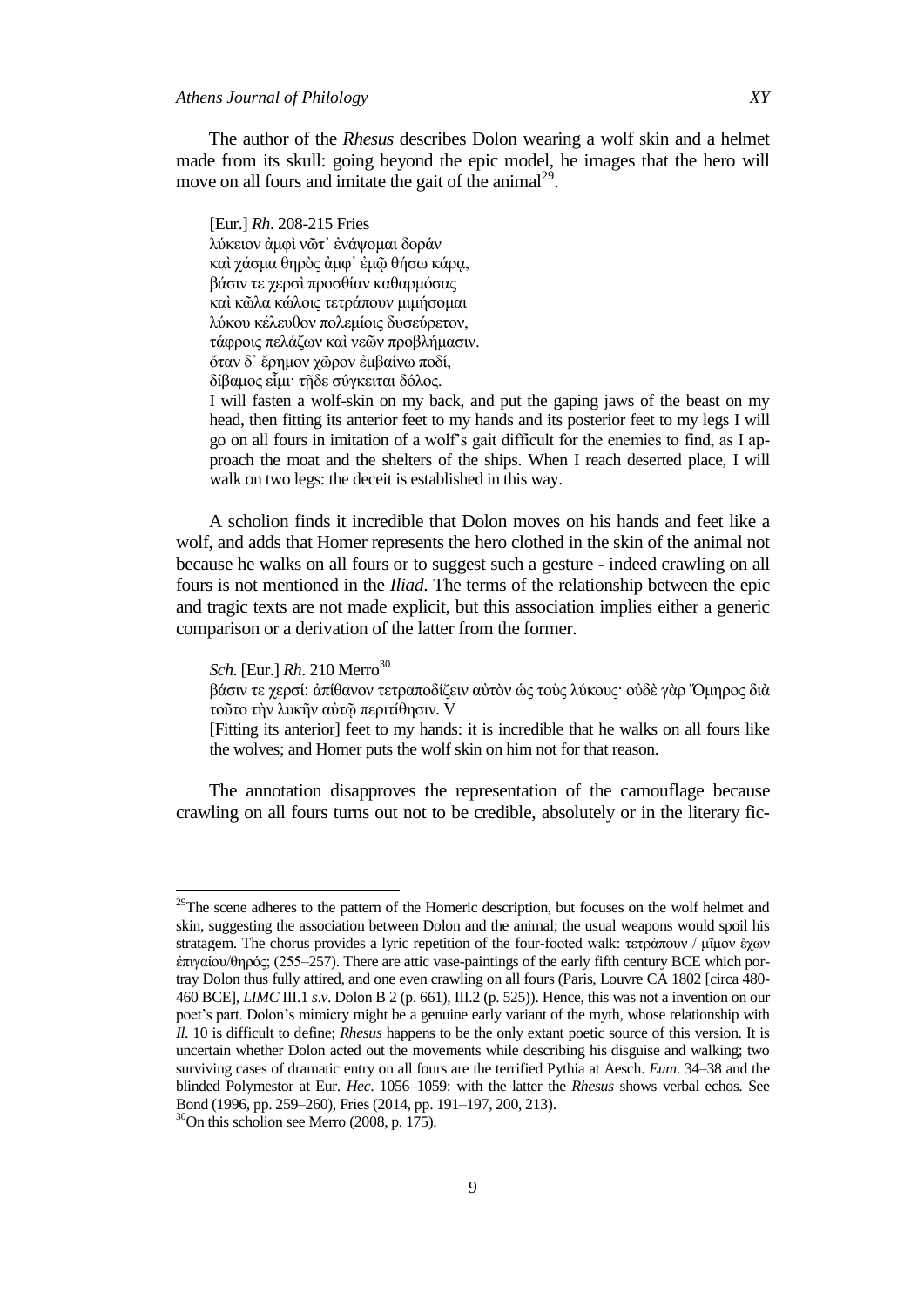tion or, perhaps, as regards in particular the stage performance<sup>31</sup>. If the scholion considers the *Iliad* to be here the model of the *Rhesus*, then it criticises the tragedian for excessively expanding on the wolf skin detail of the epic narrative, producing something unconvincing as the crawling walk; besides, it should be taken into account that this innovation could have been seen as the consequence of an overinterpretation of the Iliadic passage on the part of the dramatist, whose reception was also contested as defective from a literary point of view. In summary, the ancient grammarian might have thought that the author of the *Rhesus* elaborated too much on a detail of the Homeric text or misunderstood it, to the point of creating a bad poetic product.

#### **The Children of Hecuba**

In *Il.* 24 Priam reaches Achilles' tent to ransom the corpse of Hector. He addresses a plea based on the association between himself and Peleus, two old fathers without the protection of any son. The comparison, however, does not produce an equation, but shows that Priam is more unfortunate: he has lost all his sons during the war and is now forced to beg the enemy who killed the best defender of Ilium; on the contrary, Peleus still rejoices knowing that his only heir is still alive, and hopes for his return. The king explains that of his fifty children nineteen were born from a single womb, i.e., Hecuba, and the rest from other women in the house.

*Il*. 24, 493–497 West αύτὰρ ἐγὼ πανάποτμος, ἐπεὶ τέκον υἶας ἀρίστους Τροίη έν εὐρείη, τῶν δ<sup>'</sup> οὔ τινά φημι λελεῖφθαι. πεντήκοντά μοι ἦσαν, ὅτ᾽ ἤλυθον υἶες Ἀχαιῶν· έννεακαίδεκα μέν μοι ἰῆς ἐκ νηδύος ἦσαν, τούς δ' άλλους μοι έτικτον ένι μεγάροισι γυναΐκες. But I am totally unfortunate, since I begot excellent sons in the broad land of Troy,

yet of them I avow that not one is left. Fifty I had, when the sons of the Achaeans came; nineteen were born to me from one and the same womb, and the rest from women in the palace.

In *Il.* 6, 243–250 Homer states that inside the Trojan palace there were fifty nuptial chambers of the sons of the king and, on the opposite side in a courtyard on the upper floor, twelve of his daughters<sup>32</sup>. A total of twenty-two children of Priam are mentioned within the poem: five are born from Hecuba, two from Laothoe and

 $\overline{a}$ 

<sup>&</sup>lt;sup>31</sup>Cf. Arist. *Poet*. 1460a 11–18: the marvellous, which causes pleasure, should be portrayed in tragedy, but epic affords greater scope for the inexplicable, that is the chief element in what is marvellous, because we do not actually see the persons of the story. Beyond a certain point the marvellous becomes incredible and, therefore, loses its effect; in particular the inexplicable risks being ridiculous in drama.

<sup>32</sup>See Kirk (1990, pp. 192–194).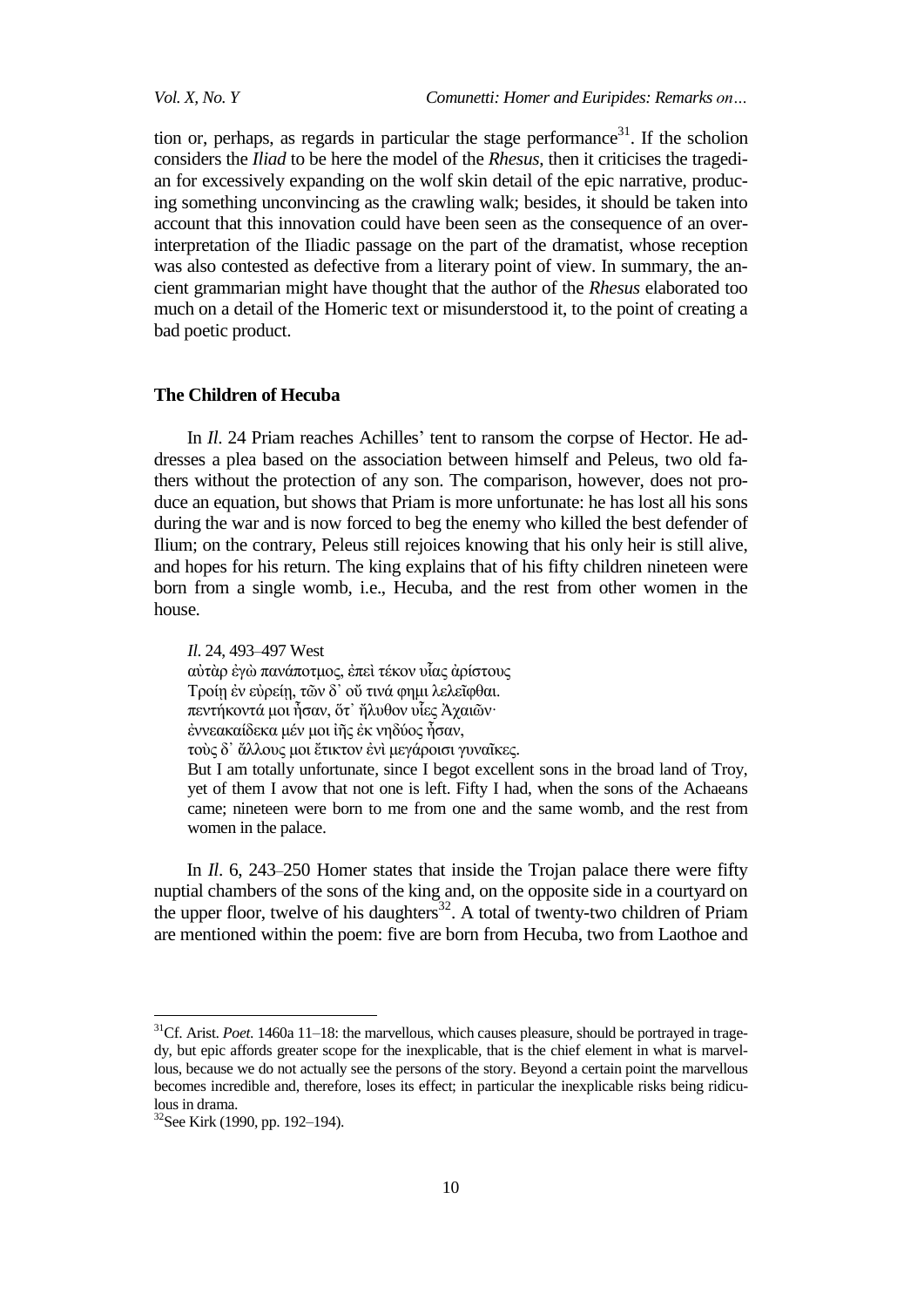one from Kastianeira, while the mother of the others remains unknown<sup>33</sup>. The number and identity of the children of Priam and their mothers were variable in antiquity, which therefore became a matter of debate<sup>34</sup>: e.g., Apollodorus  $(3, 12, 5)$ reported fifty children, and according to his catalogue Hecuba gave birth to fourteen, of whom ten sons and four daughters; Simonides (559 Campbell = 272 Poltera  $=$  559 *PMG*) and Theocritus (15, 139) attributed specifically to the queen twenty children. The number fifty recurs in both Euripides" *Trojan Women* and *Hecuba*: in the first tragedy Priam is indicated as the father of the children<sup>35</sup>; in the second Hecuba, while mourning the imminent sacrifice of Polyxena and her own fate, laments the loss in a way that makes her appear to be mother of them all, i.e., not specifying whether Priam fathered children with other women<sup>36</sup>.

Eur. *Hec*. 419–421 Battezzato Εκ.: οἴμοι· τί δράσω; ποῖ τελευτήσω βίον; Πο.: δούλη θανοῦμαι, πατρὸς οὖσ' ἐλευθέρου. Εκ.: ήμεῖς δὲ πεντήκοντά γ' ἄμμοροι τέκνων. He.: Alas, what shall I do? Where shall I end my life? Po.: I will die as a slave, I who am daughter of a free-born father. He.: I am bereft of fifty children.

Since this affirmation creates a supposed divergence from Homer, a scholion resorts to different solutions to solve the problem.

*Sch.* Eur. *Hec.* 421 Schwartz<sup>37</sup>

 $\overline{a}$ 

αὔξουσα τὸ πάθος φησί· Τθ γὰρ μόνους παΐδας ἐγέννησεν. Όμηρος· "ἐννεακαίδεκα μέν μοι ίῆς ἐκ νηδύος ἦσαν" (*ΙΙ.* 24, 496). ἢ ὅτι συμπεριλαμβάνει τούς νόθους διὰ την διάθεσιν τοῦ ἀνδρός. σύλληψις δὲ λέγεται ὁ τρόπος· οὐδὲ γὰρ αὐτὴ ἐγέννησεν, ὁ δὲ Πρίαμος ἐξ ἄλλων γυναικῶν : – M

She says this to increase the suffering: for she gave birth to nineteen children only. Homer: "nineteen were born to me from one and the same womb". Or because she includes the illegitimate ones due to her disposition towards her husband<sup>38</sup>. The trope is called syllepsis: she did not beget them, but Priam from other women.

The scholion considers the Homeric version as the correct one. In the first section it reports, via a phraseology which assumes the point of view of the heroine,

<sup>33</sup>Besides Hector and Paris, the other sons of Hecuba are Antiphos (*Il*. 11, 101–104), Deiphobos (*Il*. 22, 233–234), and Polites (*Il*. 13, 533–534). The sons of Laothoe are Lukaon and Poludoros (*Il*. 21, 84–96); the son of Kastianeira is Gorguthion (*Il*. 8, 302–305); cf. Richardson (1993, pp. 325–326).

 $34$ On the number of Priam's children in ancient sources see Fowler (2013, pp. 527–528).

<sup>&</sup>lt;sup>35</sup>Eur. *Tr*. 135–136: τὸν πεντήκοντ<sup>*`*</sup> ἀροτῆρα τέκνων / Πρίαμον.

<sup>&</sup>lt;sup>36</sup>Cf. Eur. *Hec*. 361: τὴν Ἔκτορός τε χἀτέρων πολλῶν κάσιν (sc. Πολυξένην); 620–621: ὦ πλεῖστ᾽ ἔρσλ κάιηζηά η᾽, εὐηεθλώηαηε / Πξίακε, γεξαηά ζ᾽ ἥδ᾽ ἐγὼ κήηεξ ηέθλσλ (*sc*. θάβε); 821: νἱ κὲλ γὰρ ὄντες παῖδες οὐκέτ' εἰσί μοι (*sc.* Ἐκάβη); see Battezzato (2018, pp. 123, 129, 155, 182).

 $37$ On this scholion see Roemer (1906, pp. 39–40), Elsperger (1907–1910, pp. 100–101), Grisolia (1992, p. 56), Papadopoulou (1998, pp. 206–207).

<sup>38</sup>The expected construction of διάθεσις in the meaning of '(good) disposition toward someone' is with πξόο and accusative - the only example in Euripides" scholiastic corpus is in *Sch*. *Hec*. 886; cf. for this translation Papadopoulou (1998, p. 207). In Eur. *An*. 222–227, Andromache states that she nursed the children that Hector fathered with other women, so as to show him no bitterness.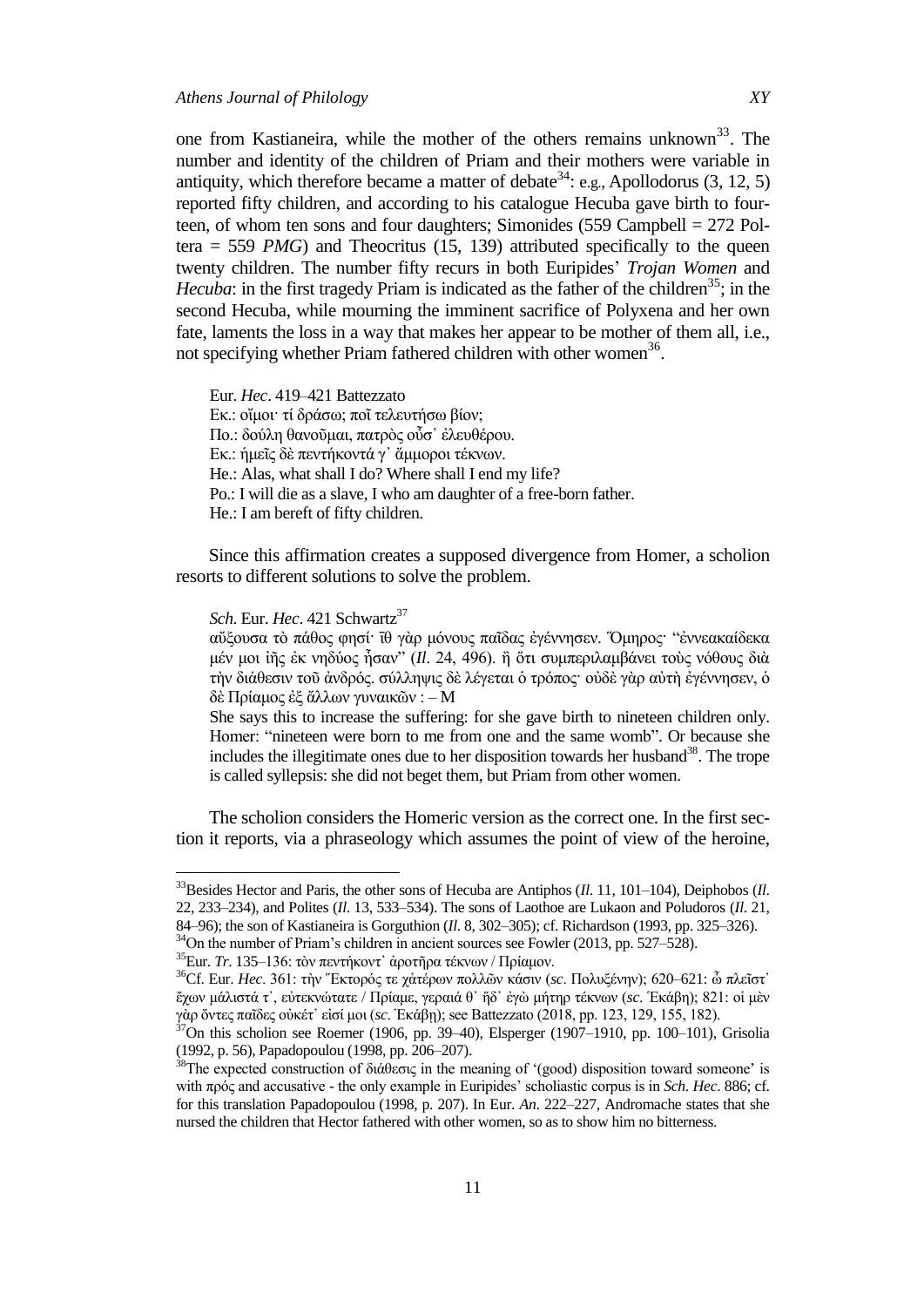that Hecuba says to have fifty children to increase the suffering: the ancient commentator acknowledges the novelty introduced by Euripides but, instead of expressing a negative assessment, illustrates it as a strategy to enhance the emotional impact of the scene; this device is perceived as a careful and conscious artistic operation, which therefore deserves to be investigated<sup>39</sup>. According to the explanation, Euripides represents Hecuba as claiming to have a greater number of children in the dramaturgical fiction: hence, the deviation from the model is only apparent, because it is the consequence of an artificial statement of a character on the stage; this seems to exclude that in the perspective of the ancient exegete the dramatist intended to take an objective position on the number of Hecuba's children. This scenario depicts a relationship between Homer and Euripides where the mythological alteration aims to a specific poetic effect. In the second section, the *interpretamentum* alternatively suggests that the queen includes among her children those born from other women. Finally, it refers to the syllepsis, a rhetorical figure whereby an expression/predicate semantically belonging to one subject is attributed to two or more: here Hecuba would equate herself with her husband in respect to the number of the children he overall generated; this number would thus appear exaggerated, but not invented. It should be taken into account that Euripides makes Hecuba express herself with the *pluralis maiestatis* ήμεῖς ("we"): the ancient critic might have thought that it was indeed a plural, and for this reason talked about the syllepsis; Polyxena's reference to her father at the end of the preceding verse might have favoured this interpretation<sup>40</sup>. Whereas the solution appealing to the amplification of the suffering concerns the emotional effect, the explanation by means of the syllepsis pertains to the rhetorical mechanism through which such an amplification takes place.

The scholia to *Il*. 24 relative to Priam's plea bring out concepts of literary criticism worthy of comparison. *Sch*. *ex*. *Il*. 24, 490 observes that the contrast between the condition of Priam and the one of Peleus increases the pity, because, while the first lost fifty sons, the second has only one but still alive. Similarly to the tragic scholion, an association is established between the detail of the deceased sons and the poetic capability to produce a more intense feeling on the part of or towards the person who suffered the loss: this effect is achieved in the *Hecuba* by the exceptionality of the number in absolute terms, and in the *Iliad* by both this feature and the contrast that it produces between the circumstances of the characters.

*Sch*. *ex*. *Il*. 24, 490 Erbse

 $\overline{a}$ 

<sup>39</sup>The opposite of deliberate deviation is invention without reason or improvisation: cf. *Sch*. Eur. Hec. 3: (...) πολλάκις δε ο Εὐριπίδης αὐτοσχεδιάζει έν ταῖς γενεαλογίαις, ώς καὶ έαυτῶ ἐνίοτε ἐλαληία ιέγεηλ. "(...) Euripides often extemporises in genealogies, so that occasionally he even says things at odds with himself". Extemporaneous creation is perceived as an extreme and unsuccessful form of alteration of the standard narrative: from a literary point of view, it implies lack of reason, neglect in composition, in manipulation and in exposition of the material, hence risk of incoherence. <sup>40</sup>For the sake of completeness, it should be noted that Diggle (1982, pp. 315–318, 1984, p. 358), followed by Kovacs (1995, pp. 434–437), transposed verses 415–416 between 420 and 421. The sequence 420–421, transmitted by the manuscripts, has latterly been restored by Matthiessen (2008, pp. 140, 307–308) and Battezzato (2018, pp. 45, 129); cf. the review of Diggle (1984) by Mastronarde(1988, p. 157).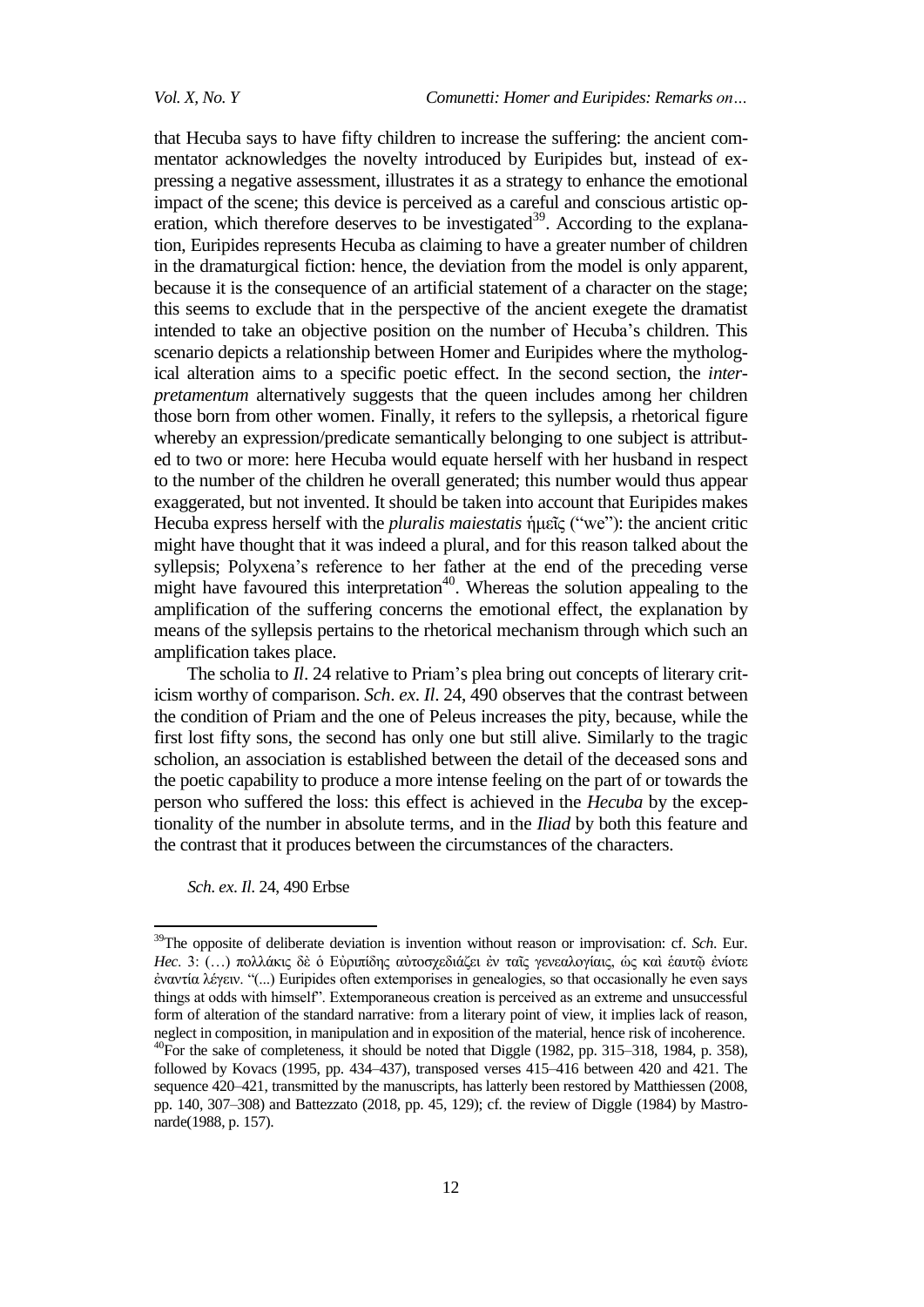σέθεν ζώοντος: ηὔξησε τὸν ἔλεον, εἴγε ὁ μὲν τὸν ἕνα ἔγει, ὁ δὲ τῶν πεντήκοντα άφήρηται. b(BCE<sup>3</sup>E<sup>4</sup>) T

[While he hears of] you as yet alive: he (*sc*. the poet) increased the pity: if at least the one (i.e., Peleus) has one (*sc*. son), the other (i.e., Priam), on the contrary, has been deprived of fifty.

*Sch*. *ex*. *Il*. 24, 496b points out that it is credible that a woman gives birth to nineteen children<sup>41</sup>, whereas it would not be credible if she had fifty, as Bacchylides" Theanus. Homer"s clarification on the number of Hecuba"s children is thus conceived as a realistic feature of the description, because it could be plausible also outside the literary fiction.

*Sch*. *ex*. *Il*. 24, 496b Erbse

έννεακαίδεκα: πιθανὸν μίαν τεκεῖν ἐννεακαίδεκα, οὐχ ὡς Βακχυλίδης (*sc. dith.* 15) πεντήκοντα της Θεανοῦς ὑπογράφει παῖδας. Τ

Nineteen: it is credible that a single woman bore nineteen children, not as Bacchilides who indicates fifty children of Theanus<sup>42</sup>.

The ability to generate emotions is a topic in ancient reflections on literature<sup>43</sup>. The scholia to Homer and Euripides appeal to different notions in relation to the variety of context and content of the passages analysed. In the *Iliad*, the number of children is a substantial component of Priam"s plea: the antithesis between his unfortunate condition and the one of Peleus is perceived as a strategy to enhance the pity<sup>44</sup>. Ancient scholars often praised Homer's capacity to portray intense emotions, inducing affection and sympathy towards the characters, and to create vivid and powerful scenes: the link between him and tragedy is particularly evident when feelings charcteristic of this genre are evoked $45$ , according to Aristotle's definition of tragedy as a work which produces, through pity and fear, the catharsis of this kind of sufferings<sup>46</sup>. In the *Hecuba*, the information on the number of children

<sup>43</sup>Nünlist (2015, pp. 723–724 *s*.*v*. *Emotions*).

 $\overline{\phantom{a}}$ 

<sup>&</sup>lt;sup>41</sup>The scholia to the *Iliad* recognise  $\pi \theta \alpha \dot{\theta} \sigma \eta \varsigma$  as an aspect of Homer's style in general, which is especially shown in the way the poet gives realistic and circumstantial details of places or characters; see Richardson (1980, p. 278), cf. Nünlist (2015, pp. 735–736 *s*.*v*. *Mimêsis*, p. 741 *s*.*v*. *Persuasiveness (pithanotês)*, pp. 747–748 *s*.*v*. *Realism, Lifelike*).

 $42$ The ode narrates the embassy of Menelaus and Odysseus to Troy to demand a diplomatic return of Helen and her possessions. In the chronology of the myth this episode belonged to the events of the *Cypria* (*Arg*. Bernabé = Davies, p. 32 = *Arg*. West); it was known to the poet of the *Iliad* (3, 203– 224; 11, 138–142). Theanus, priestess of Athena and wife of Antenor, is mentioned at the beginning of the text, which is unfortunately mutilated by some verses: here it should have referred to the fifty sons of the woman. Dithyrambic chorus consisted of fifty singers, and it is possible that the children of Antenor and Theanus formed the chorus here; if this were the case, this fact would explain their number; cf. Maehler (2004, 157 ff).

<sup>&</sup>lt;sup>44</sup>The scholia to the *Iliad* admire the grandeur and the elevation of certain Homeric passages: the notion of αύξησις plays a relevant role here and can apply to a large variety of poetic devices; see Richardson (1980, pp. 275–276).

<sup>45</sup>Richardson (1980, pp. 274–275; cf. pp. 270–271). The scholia to the *Iliad* make numerous and varied references to the tragic genre while analysing the Homeric poem: on this exegetical approach see Pagani (2018).

<sup>&</sup>lt;sup>46</sup> Arist. *Poet*. 1449b 24-28 (with Gallavotti 1974, pp. 136-139): ἔστιν οὖν τραγφδία μίμησις πράξεως σπουδαίας καὶ τελείας, μέγεθος ἐχούσης, ἡδυσμένῳ λόγῳ χωρὶς ἑκάστῳ τῶν εἰδῶν ἐν τοῖς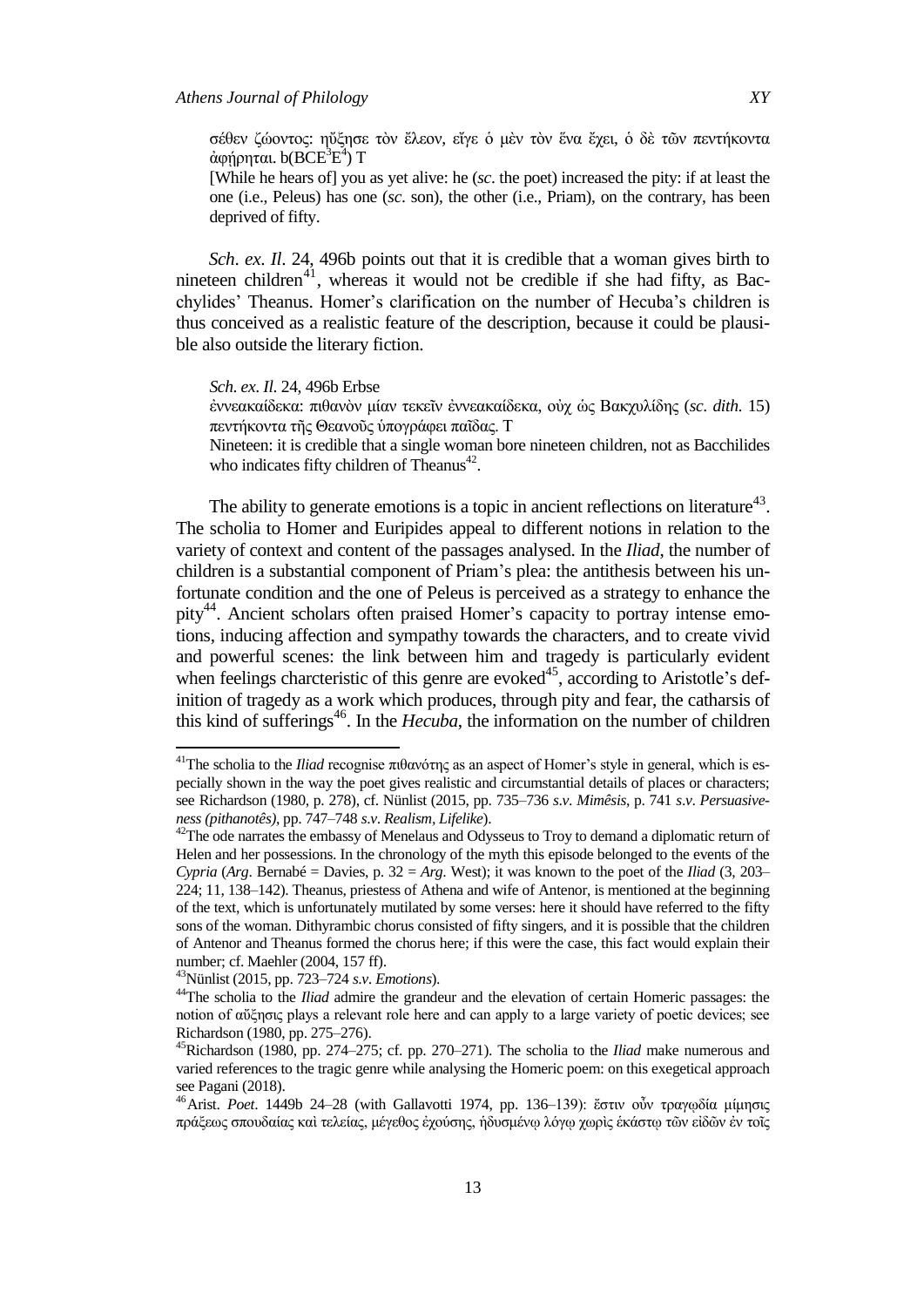gains relevance in relation to the misfortune of the queen: the deviation from the model is conceived as a means of increasing her suffering, which has an impact on the dramatic moment;  $\pi \dot{\alpha} \theta$  is one of the distinctive qualities of tragedy and the ability to arouse it was often highlighted by ancient critics $47$ . The recognition of this literary purpose may conceal an appreciation of the artistic device on the part of the ancient commentator, who does actually not find any risk of poetic failure or improbability in the use of a high number.

# **Conclusion**

1

There follows a comprehensive and organic summary of the findings of this investigation.

Ancient scholars adopted different critical approaches to elucidate Euripides' mythological innovations and variations with repect to Homer. *Sch*. Eur. *Hec*. 1279 depicts Euripides as a reader of Homer: the dramatist regards the epic text as a model and aims to emulate it, but fails to understand its wording correctly and reproduces it uncritically. The ancient commentator de facto equates the tragedian with a sort of exegete $48$ , and ascribes to him a lack of understanding of which his own text is the result and testimony: Euripides" work is thus conceived as the locus of an implicit literary exegesis, where the deviation from the model is the consequence of an erroneous interpretation. The other examples bring out concepts of literary criticism and use them as criteria for evaluating the texts: mythological innovations cause poetic effects which make the literary product bad or good. *Sch*.

μορίοις, δρώντων καὶ οὐ δι' ἀπαγγελίας, δι' ἐλέου καὶ φόβου περαίνουσα τὴν τῶν τοιούτων παθημάτων κάθαρσιν.

 $^{47}$ Garzya (1989, pp. 3–4) and Grisolia (1992, pp. 55–56) comment on a selection of tragic scholia dealing with πάθος; for a collection of scholia on πάθος in tragedy see Trendelenburg (1867, pp.  $123-128$ ). The noun πάθος means first 'that which happens (to a person or thing)', then an unpleasant experience, viewed either subjectively as an emotion or objectively as a misfortune. Arist. *Poet*. 1452b 9–13 defines it as one of the three elements of a tragic plot: δύο μέν οὖν τοῦ μύθου μέρη ταῦτ᾽ ἐστὶ περιπέτεια καὶ ἀναγνώρισις, τρίτον δὲ πάθος. τούτων δὲ περιπέτεια μὲν καὶ ἀναγνώρισις εἴρηται, πάθος δέ ἐστι πρᾶξις φθαρτικὴ ἢ ὀδυνηρά, οἶον οἴ τε ἐν τῷ φανερῷ θάνατοι καὶ αἱ περιωδυνίαι και τρώσεις και όσα τοιαύτα.

<sup>&</sup>lt;sup>48</sup>The tendency to equate the commented author with an exegete seems to openly occur when the scholia describe the reception of an earlier work by later authors with verbs like ἀκούω or έκδέχομαι, which refer to the activities of textual criticism and interpretation of the ancient scholars; this meaning on occasion applies also to ἀναγιγνώσκω, which otherwise refers to the generic act of reading. This phenomenon is clearly attested in the relationship between Homer and Hesiod: see Vergados (2017), Gennari Santori (2018), Schironi (2018, pp. 695–703), Vergados (2020, pp. 289– 316), Gennari Santori (2021a, esp. pp. 19, 77–80, 109–110 nn. 384–385, 260–262, 487–489; 2021b, pp. 225–226 n. 39); e.g., *Sch*. *Ariston*. *Il*. 2, 527-531: ηηλὲο ηῶλ λεσηέξσλ (cf. Hes. fr. 235, 1) ἀλέγλσζαλ (with scholarly meaning); *Sch*. *Ariston*. *Il*. 12, 22a: ἀλέγλσ Ἡζίνδνο (without scholarly meaning); *Sch. Ariston. Il.* 14, 119a; καὶ ὁ Ἡσίοδος (fr. 228 Μ.-W.) δὲ οὕτως ἀκήκοεν; *Sch. Hrd. Il.* 16, 548a: θαὶ Ἡζίνδνο (*Sc*. 7) νὕησο ἐμεδέμαην. In accordance with this perspective, ancient scholars sometimes explained a lesson of supposed Homeric derivation or imitation by arguing that the commented author came across a certain lesson of the epic text: this author would have had at his disposal a copy of the poems transmitting the variant he adopted or held as a reference: e.g., *Sch*. *Hrd*. *Od*. 4, 1 j (see Rengakos (1993, p. 29), Montanari (1995, pp. 53–57)); *Sch*. *Pind*. *O*. 7, 42b (see Phillips 2016, pp. 183–185).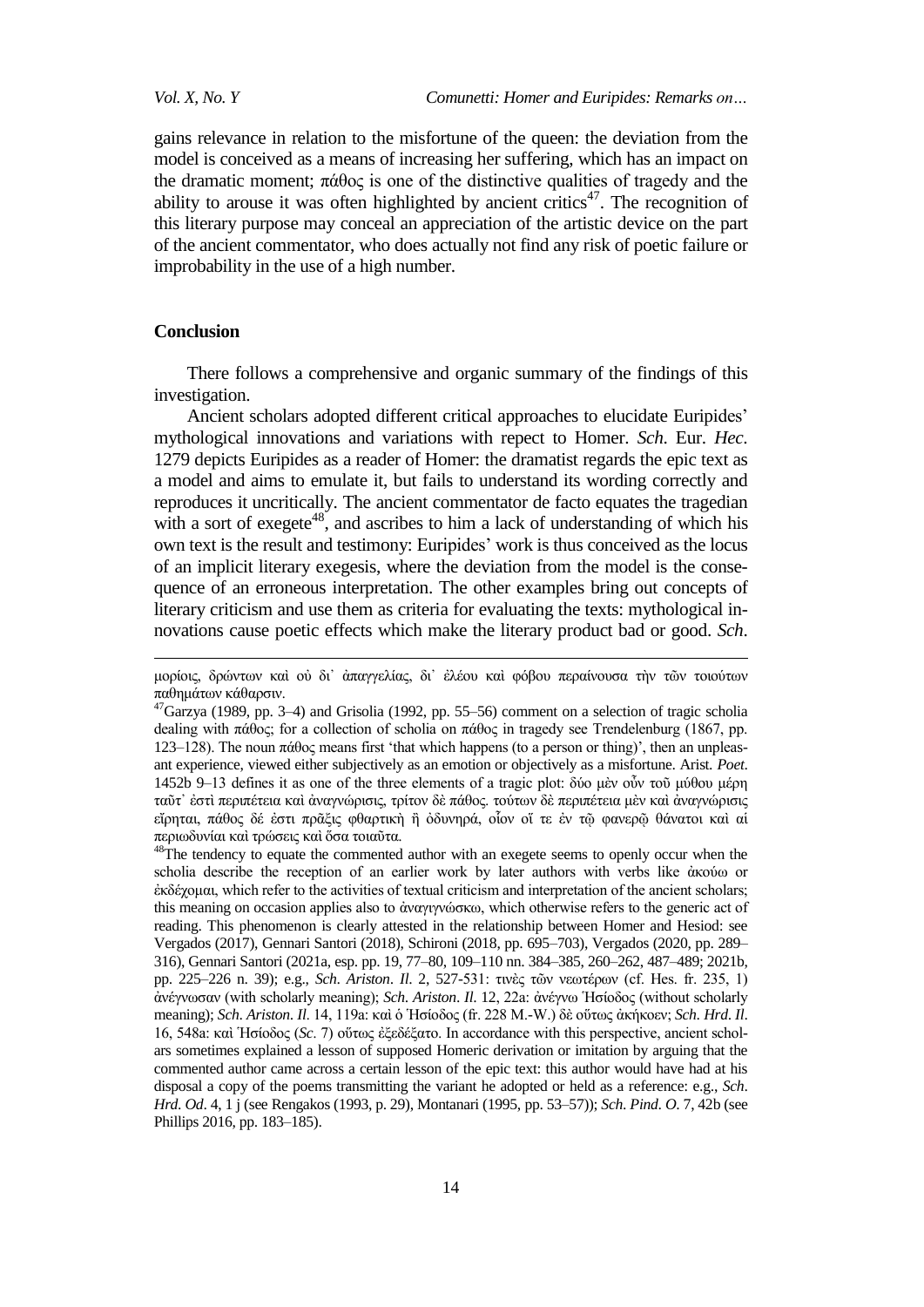Eur. *Hec*. 241 and *Sch*. [Eur.] *Rh*. 210 criticise the dramatist for creating something unconvincing or unbelievable: the notion of verisimilitude applies, in the first case, to a request of internal consistency in the behaviour of a character, who is supposed to be represented according to defined features; it corresponds, in the second case, to a demand for plausibility in the movements and gestures of a character, whose description is expected to be credible, that is, avoiding any excess of the inexplicable or the marvellous. *Sch*. [Eur.] *Rh*. 210 might imply that the literary failure also results from an over-elaboration and/or misinterpretation of a detail of the Homeric text: this calls for reflection on the fact that the two interpretative methodologies under investigation were not necessarily opposing but potentially coexisting, and their boundaries should not be regarded as always distinct but at times blurred. *Sch*. Eur. *Hec*. 421 recognises the novelty introduced by Euripides as a strategy to enhance the suffering of a character and the emotional impact of the scene; it also offers a possible explanation of the rhetorical mechanism used to achieve this effect. The ancient exegete is interested in the dramatic art of the author: he perceives the innovation as a deliberate and meditated operation and, therefore, possibly praises it. The adjective  $\alpha \pi i \theta \alpha \nu o \gamma$  ("incredible", "unconvincing"), the adverb εἰκότως ("appropriately", "reasonably"), and the noun πάθος ("misfortune", "suffering"), here associated with the concept of the αύξησις ("amplification"), are recurring terms in ancient literary criticism. In particular, the urge to search for credibility and verisimilitude as essential components to the creation of the poetic work finally reflects an Aristotelian conception of literature, finding correspondence in the categories enucleated by the philosopher within his *Poet-* $\textit{ics}^{49}$ .

#### **References**

l

Battezzato L (2018) *Euripides. Hecuba*. Cambridge: Cambridge University Press. Bond RS (1996) Homeric echoes in *Rhesus*. *AJPh* 117(2): 255–273. Braswell BK (2012) Reading Pindar in antiquity. *MH* 69(1): 12–28.

Calvani Mariotti G (1987) Ricerche sulla tecnica esegetica degli *scholia vetera* a Pindaro. (Researches on the exegetical technique of the scholia vetera to Pindar). In AM Buongiovanni et al. (eds.), *Ricerche di Filologia Classica III. Interpretazioni Antiche e Moderne di Testi Greci*, 83–167. Pisa: Giardini Editori e Stampatori.

<sup>&</sup>lt;sup>49</sup>The central role played by Peripatetic inspirations and methods in the birth and development of Hellenistic philology is now a well recognised feature, see e.g., Montana (2017) and Montana (2020, pp. 148–154), with bibliography and critical discussion of the topic. It is worth remembering that the very idea of a contiguity between Homer and the dramatic genres reached a detailed and systematic elaboration, and a concrete application in terms of analysis and research, with Aristotle. On the one hand, according to the philosopher epic and tragedy shared the same forms, as well as most of their constituent elements (*Poet*. 1459b 7–12), and Homer was the first to indicate the structures of both tragedy (*Iliad* and *Odyssey*) and comedy (*Margites*) (*Poet*. 1448b 34–1449a 2); on the other hand, the practice of comparing epic and tragedy underpins the *Poetics* itself, whose closure is dedicated precisely to a comparison between these two genres, to the advantage of the latter (*Poet*. 1461b 26–1462b 15); cf. Pagani (2018, pp. 67–69).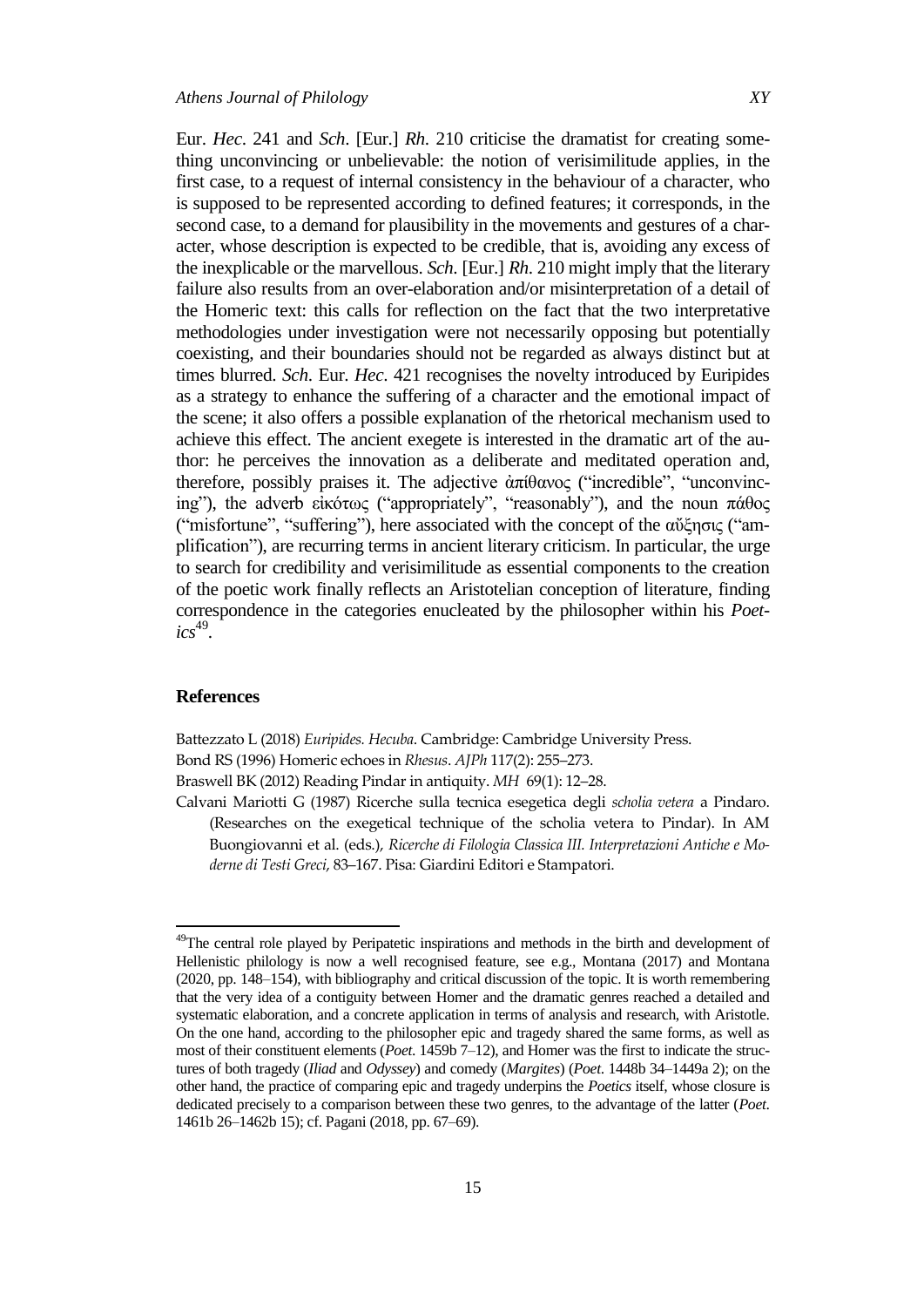- Cannatà Fera M (2018) Criticism of Pindar's poetry in the *scholia vetera*. In M Ercoles, L. Pagani, F Pontani, G Ucciardello (eds.), *Approaches to Greek Poetry. Homer, Hesiod, Pindar and Aeschylus in Ancient Exegesis*, 233–259. Berlin, New York: De Gruyter.
- Comunetti M (2020) Le citazioni di Eschilo negli scolii a Euripide. (The citations of Aeschylus in the scholia to Euripides). *RFIC* 148(1): 91–113.
- Davidson J (2020) Euripides: Epic sources and models. In A Markantonatos (ed.), *Brill's Companion to Euripides*, 495–518. Leiden, Boston: Brill.
- Dickey E (2007) *Ancient Greek scholarship. A guide to finding, reading, and understanding scholia, commentaries, lexica, and grammatical treatises, from their beginnings to the Byzantine Period*. Oxford, New York: Oxford University Press.
- Dickey E (2015) The sources of our knowledge of ancient scholarship. In F Montanari, S Matthaios, A Rengakos (eds.), *Brill's Companion to Ancient Greek Scholarship*, 459–514. Leiden, Boston: Brill.

Diggle J (1982) Notes on the *Hecuba* of Euripides. *GRBS* 23(4): 315–323.

- Diggle J (1984) *Euripidis fabulae*. Tomus I. Insunt Cyclops, Alcestis, Medea, Heraclidae, Hippolytus, Andromacha, Hecuba. Oxonii: e Typographeo Clarendoniano.
- Dindorf W (1855) *Scholia Graeca in Homeri Odysseam*. Oxonii: e Typographeo Academico.
- Elsperger W (1907-1910) Reste und Spuren antiker Kritik gegen Euripides gesammelt aus den Euripidesscholien. (Remnants and traces of ancient criticism against Euripides collected from the scholia to Euripides). *Philologus* Supplementband 11(1): 1–176.
- Erbse H (1969-1988) *Scholia Graeca in Homeri Iliadem (Scholia vetera)*. I-VII. Berolini: apud Walter De Gruyter et Socios.
- Fowler RL (2013) *Early Greek mythography*. II. Commentary. Oxford: Oxford University Press.
- Fries A (2014) *Pseudo-Euripides. Rhesus*. Berlin, Boston: De Gruyter.
- Gallavotti C (1974) *Aristotele. Dell'arte poetica*. Milano: Fondazione Lorenzo Valla / Arnoldo Mondadori Editore.
- Garzya A (1989) Éléments de critique littéraire dans les scholies anciennes à la tragédie. (Elements of literary criticism in the scholia vetera to tragedy). *Vichiana* 18: 3–11.
- Gennari Santori C (2018) Esiodo interprete di Omero: alcuni esempi di esegesi antica. (Hesiod interpreter of Homer: some examples of ancient exegesis). *SemRom* 7: 153– 174.
- Gennari Santori C (2021a) *Le citazioni di Esiodo negli scolî a Omero: forme, funzioni, tracce esegetiche*. (The citations of Hesiod in the scholia to Homer: forms, functions, exegetical traces). Tesi di Dottorato. Roma: Sapienza Università di Roma.
- Gennari Santori C (2021b) Esiodo e il termine *δυσπέμφελος*: osservazioni a proposito di un intreccio esegetico negli scolî a Omero. (Hesiod and the term δυσπέμφελος: observations about an exegetical intertwining in the scholia to Homer). *Eikasmos* 32: 215–230.
- Grisolia R (1992) Critica letteraria e citazioni poetiche negli *Scholia Vetera* ai tragici greci. (Literary criticism and poetic citations in the Scholia Vetera to Greek tragic authors). In A De Vivo, L Spina (eds.), *ʻCome dice il Poeta…' Percorsi Greci e Latini di Parole Poetiche*, 43–58. Napoli: Loffredo Editore.
- Hainsworth B (1993) *The Iliad: a commentary*. General Editor GS Kirk. Volume III: Books 9– 12. Cambridge: Cambridge University Press.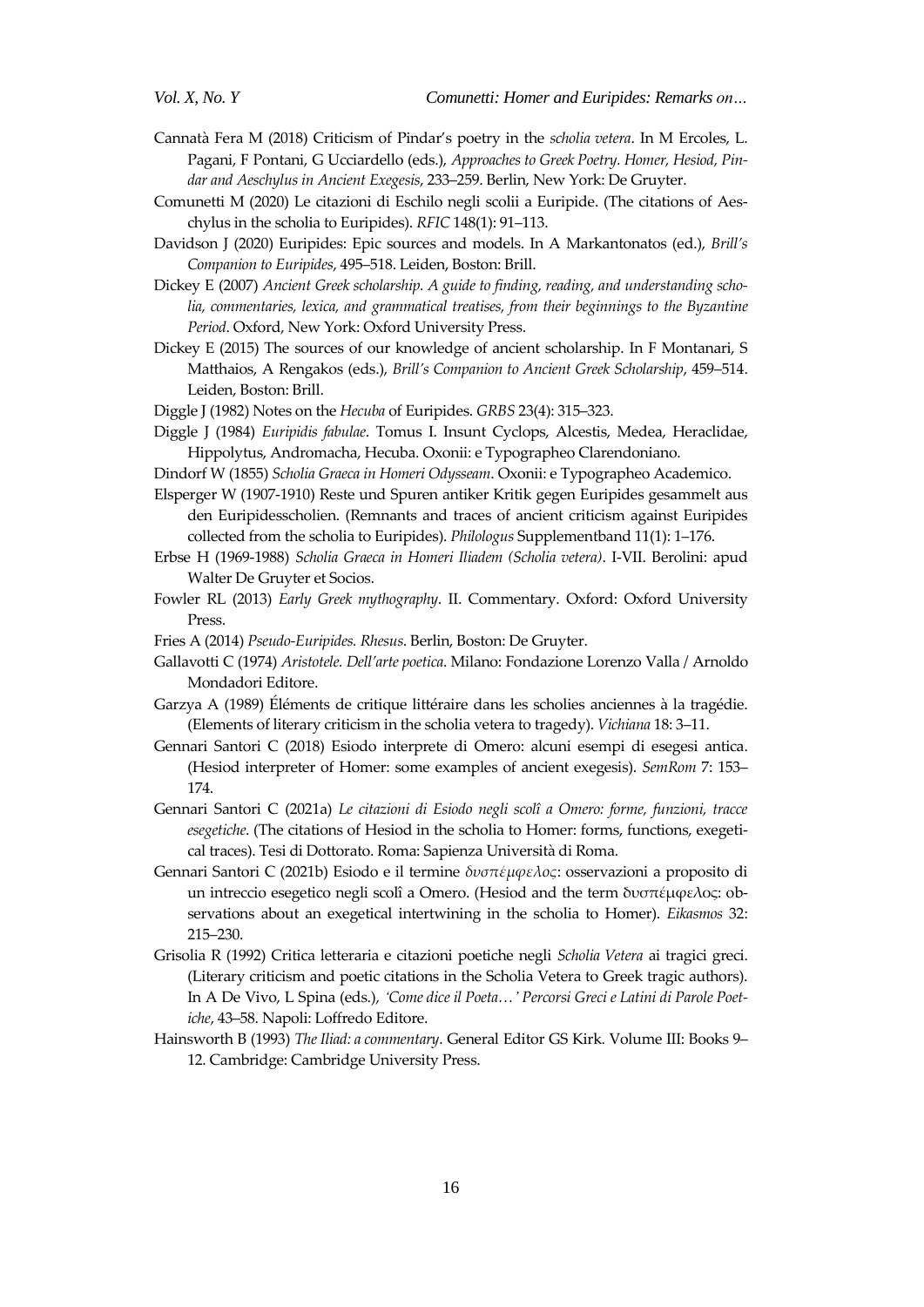- Heubeck A (1983) *Omero. Odissea*. Introduzione, testo e commento a cura di A Heubeck. Traduzione di GA Privitera. Volume III (Libri IX–XII). Milano: Fondazione Lorenzo Valla / Arnoldo Mondadori Editore.
- Kirk GS (1985) *The Iliad: a commentary*. General Editor GS Kirk. Volume I: Books 1–4. Cambridge: Cambridge University Press.
- Kirk GS (1990) *The Iliad: a commentary*. General Editor GS Kirk. Volume II: books 5-8. Cambridge: Cambridge University Press.
- Kovacs D (1995) *Euripides. Children of Heracles. Hippolytus. Andromache. Hecuba*. Cambridge MA, London: Harvard University Press.
- Maehler H (2004) *Bacchylides. A Selection*. Cambridge: Cambridge University Press.
- Mastronarde DJ (1988) Review of Diggle 1984. *CPh* 83(2): 151–160.
- Mastronarde DJ (2010-in progress) *Euripides scholia* (https://euripidesscholia.org/).
- Matthiessen K (2008) *Euripides. Hekabe*. Berlin, New York: De Gruyter.
- Merro G (2008) *Gli scoli al Reso euripideo*. Introduzione, testo critico e commento (The scholia to the Euripidean *Rhesus*. Introduction, critical text and commentary). Messina: Dipartimento di Scienze dell'Antichità - Università degli Studi di Messina.
- Montana F (2011) The making of Greek Scholiastic *Corpora*. In F Montanari, L Pagani (eds.), *From Scholars to Scholia. Chapters in the History of Ancient Greek Scholarship*, 105– 161. Berlin, New York: De Gruyter.
- Montana F (2017) Dal Liceo al Museo, ultima frontiera. (From the Lyceum to the Museum, the last frontier). *RFIC* 145(2): 443–473.
- Montana F (2020) Hellenistic scholarship. In F Montanari (ed.), *History of Ancient Greek Scholarship. From the Beginnings to the End of the Byzantine Age*, 132–259. Leiden, Boston: Brill.
- Montanari F (1992) Scoliografia e teatro greco: qualche appunto. (Scholiography and Greek theater: some remarks). In L de Finis (ed.), *Dal Teatro Greco al Teatro Rinascimentale: Momenti e Linee di Evoluzione*, 73–87. Trento: Associazione Italiana di Cultura Classica.
- Montanari F (1995) Filologi alessandrini e poeti alessandrini. La filologia sui contemporanei. (Alexandrian philologists and Alexandrian poets. Philology applied to contemporaries). *Aevum(ant)* 8: 47–63.
- Montanari F (2016) Remarks on the citations of authors and works in ancient scholarship. *TiC* 8(1): 73–82.
- Montanari F (2018) Mito e poesia: la figura di Clitennestra dall'*Odissea* a Eschilo. (Myth and poetry: the figure of Clytemnestra from the *Odyssey* to Aeschylus). In S Bigliazzi, F Lupi, G Ugolini (eds.), *υναγωνίζεζθαι. Studies in Honour of Guido Avezzù*. Skenè Texts and Studies. Studies I. Vol. 1.1, 147–165. Verona: Skenè Project.
- Montanari F (2020) Citazioni di Pindaro negli scoli omerici. (Citations of Pindar in the Homeric scholia). In C Meliadò, GB D'Alessio, L Lomiento, G Ucciardello (eds.), *Il Potere della Parola. Studi di Letteratura Greca per Maria Cannatà Fera*, 279–287. Alessandria: Edizioni dell'Orso.
- Montanari F (2021a) Le tortuose strade del frammento. Citazioni d'autore nell'erudizione antica. (The winding roads of the fragment. Citations of author in ancient scholarship). In V Mastellari (ed.), *Fragments in Context – Frammenti e dintorni*, 23–38. Göttingen: Vandenhoeck & Ruprecht.
- Montanari F (2021b) Frammenti = citazioni: qualche esempio. (Fragments = citations: some examples). *Eikasmos* 32: 353–367.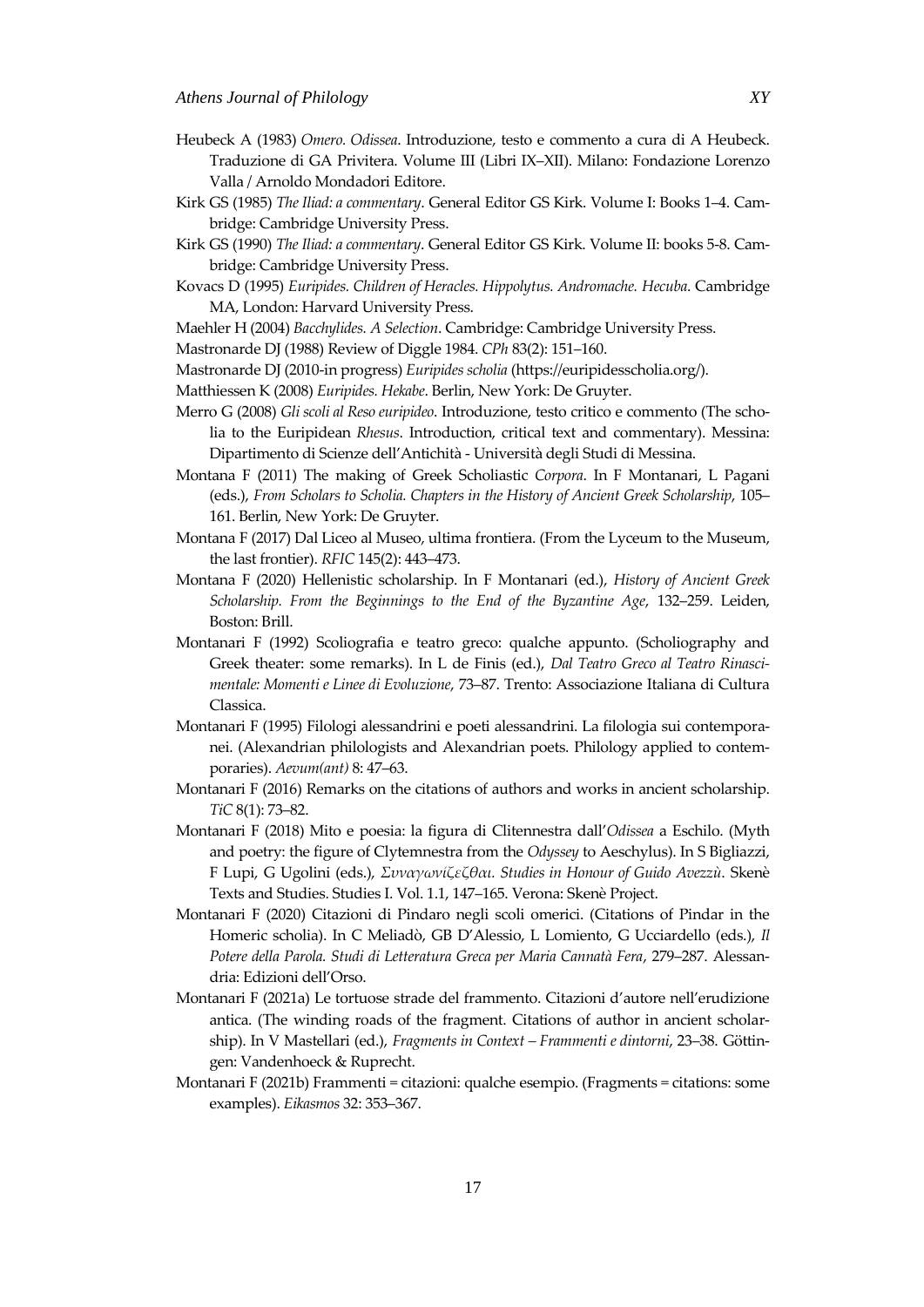- Nunlist R (2009) *The ancient critic at work. Terms and concepts of literary criticism in Greek scholia*. Cambridge: Cambridge University Press.
- Nunlist R (2015) Poetics and literary criticism in the framework of Ancient Greek scholarship. In F Montanari, S Matthaios, A Rengakos (eds.), *Brill's Companion to Ancient Greek Scholarship*, 706–755. Leiden, Boston: Brill.
- Pagani L (2018) Interpretazioni di Omero in chiave tragica negli scolii all'*Iliade*. (Interpretations of Homer in a tragic key in the scholia to the *Iliad*). In F Conti Bizzarro (ed.), *ΛΕΞΙΚΟΝ ΓΡΑΜΜΑΙΚΗ. Studi di Lessicografia e Grammatica Greca*, 67– 95. Napoli: Satura Editrice.
- Papadopoulou T (1998) Tradition and invention in the Greek tragic scholia: some examples of terminology. *SIFC* 16(2): 202–232.
- Papadopoulou T (1999) Literary theory and terminology in the Greek tragic scholia: the case of *ΠΛΑΜΑ*. *BICS* 43: 203–210.
- Perrone S (2010) Paralleli comici nell'esegesi a commedia su papiro. (Comic parallels in exegesis to comedy in papyrus). In F Montana (ed.), *Aner Polytropos. Ricerche di Filologia Greca Antica Dedicate Dagli Allievi a Franco Montanari*, 85–103. Roma: Edizioni di Storia e Letteratura.
- Phillips T (2013) Callimachus in the Pindar scholia. *CCJ* 59: 152–177.
- Phillips T (2016) *Pindar's library*. *Performance poetry and material texts*. Oxford, New York: Oxford University Press.
- Pontani F (2005) *Sguardi su Ulisse. La tradizione esegetica greca all'Odissea*. (Looks on Ulysses. The Greek exegetical tradition to the *Odyssey*). Roma: Edizioni di Storia e Letteratura.
- Pontani F (2010) *Scholia Graeca in Odysseam*. II. Scholia ad Libros γ δ. Roma: Edizioni di Storia e Letteratura.
- Rengakos A (1993) *Der Homertext und die Hellenistischen Dichter*. (The Homeric text and the Hellenistic poets). Stuttgart: Franz Steiner Verlag.
- Richardson NJ (1980) Literary criticism in the exegetical scholia to the *Iliad*: A Sketch. *CQ* 30(2): 265–287.
- Richardson N (1993) *The Iliad: a commentary*. General Editor GS Kirk. Volume VI: Books 21–24. Cambridge: Cambridge University Press.
- Roemer A (1906) Zur Würdigung und Kritik der Tragikerscholien. (On appreciation and criticism of the tragic scholia). *Philologus* 65: 24–90.
- Scattolin P (2007) Sui meccanismi delle citazioni negli scolî antichi a Sofocle ed Euripide. (On the mechanisms of citations in the scholia vetera to Sophocles and Euripides). In R Pretagostini, E Dettori (eds.), *La Cultura Letteraria Ellenistica. Persistenza, Innovazione, Trasmissione*. Atti del Convegno COFIN 2003, Università di Roma "Tor Vergata", 19- 21 Settembre 2005, 233–245. *Quaderni di Seminari Romani di cultura greca*. 10. Roma: Edizioni Quasar.
- Schironi F (2018) *The best of the grammarians. Aristarchus of Samothrace on the Iliad*. Ann Arbor: University of Michigan Press.
- Schwartz E (1887–1891) *Scholia in Euripidem*. I-II. Berolini: Typis et Impensis G. Reimer.
- Tosi R (1988) *Studi sulla tradizione indiretta dei classici greci*. (Studies on the indirect tradition of Greek classical authors). Bologna: CLUEB.
- Tosi R (2013) The history of *corpora scholiastica*: a series of unfortunate events. *TiC* 6(1): 15– 23.
- Trendelenburg A (1867) *Grammaticorum Graecorum de arte tragica iudiciorum reliquiae*. (The remains of Greek grammarians' judgments on tragedy). Bonnae: apud A. Marcum.